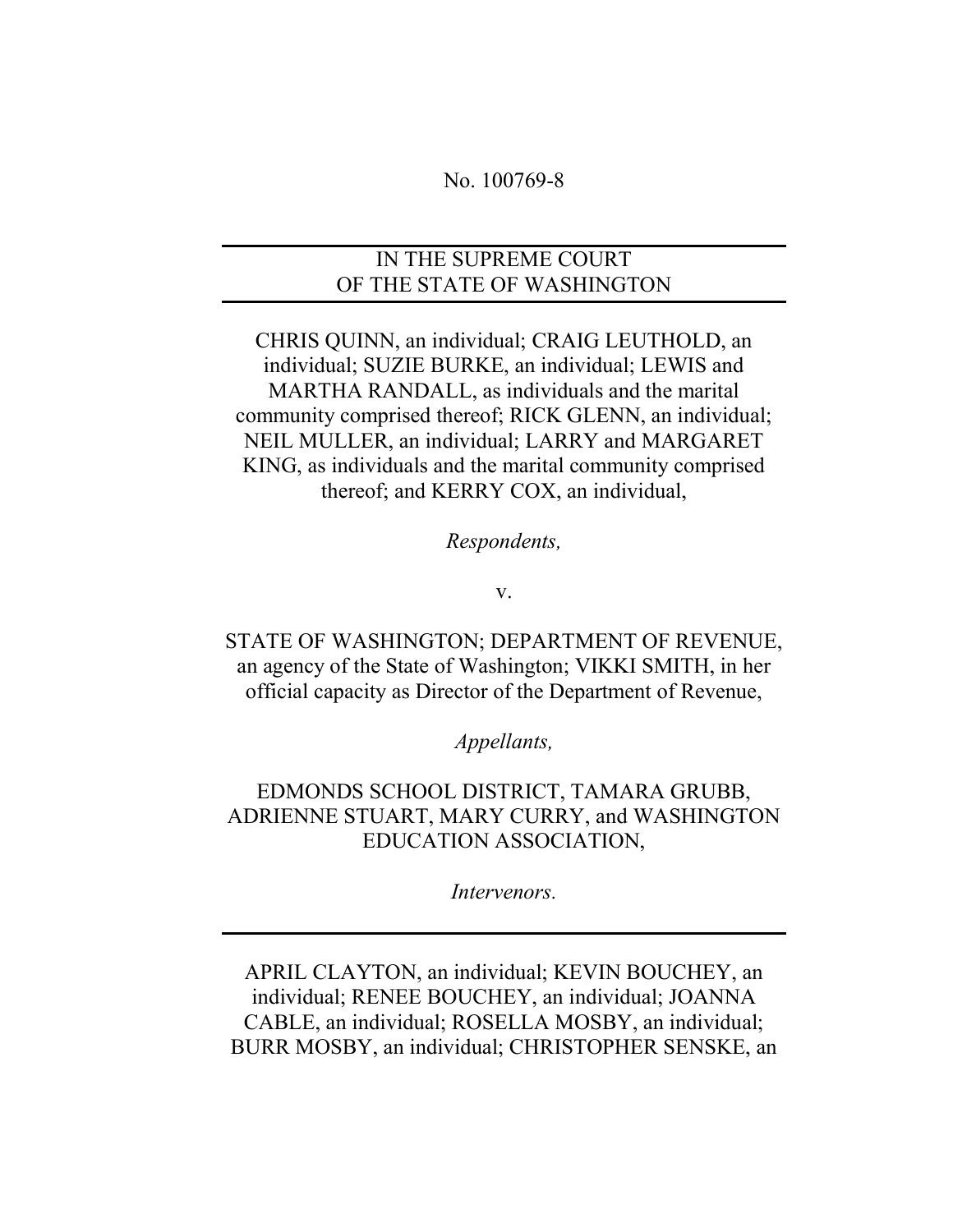individual; CATHERINE SENSKE, an individual; MATTHEW SONDEREN, an individual; JOHN McKENNA, an individual; WASHINGTON FARM BUREAU, WASHINGTON STATE TREE FRUIT ASSOCIATION, WASHINGTON STATE DAIRY FEDERATION,

#### Respondents,

v.

STATE OF WASHINGTON; DEPARTMENT OF REVENUE, an agency of the State of Washington; VIKKI SMITH, in her official capacity as Director of the Department of Revenue,

Appellants,

EDMONDS SCHOOL DISTRICT, TAMARA GRUBB, ADRIENNE STUART, MARY CURRY, and WASHINGTON EDUCATION ASSOCIATION,

Intervenors.

## INTERVENORS' STATEMENT OF GROUNDS FOR DIRECT REVIEW

PACIFICA LAW GROUP LLP Paul J. Lawrence, WSBA #13557 Sarah S. Washburn, WSBA #44418 1191 Second Avenue, Suite 2000 Seattle, WA 98101-3404 (206) 245-1700 Paul.Lawrence@pacificalawgroup.com Sarah.Washburn@pacificalawgroup.com

Attorneys for Intervenors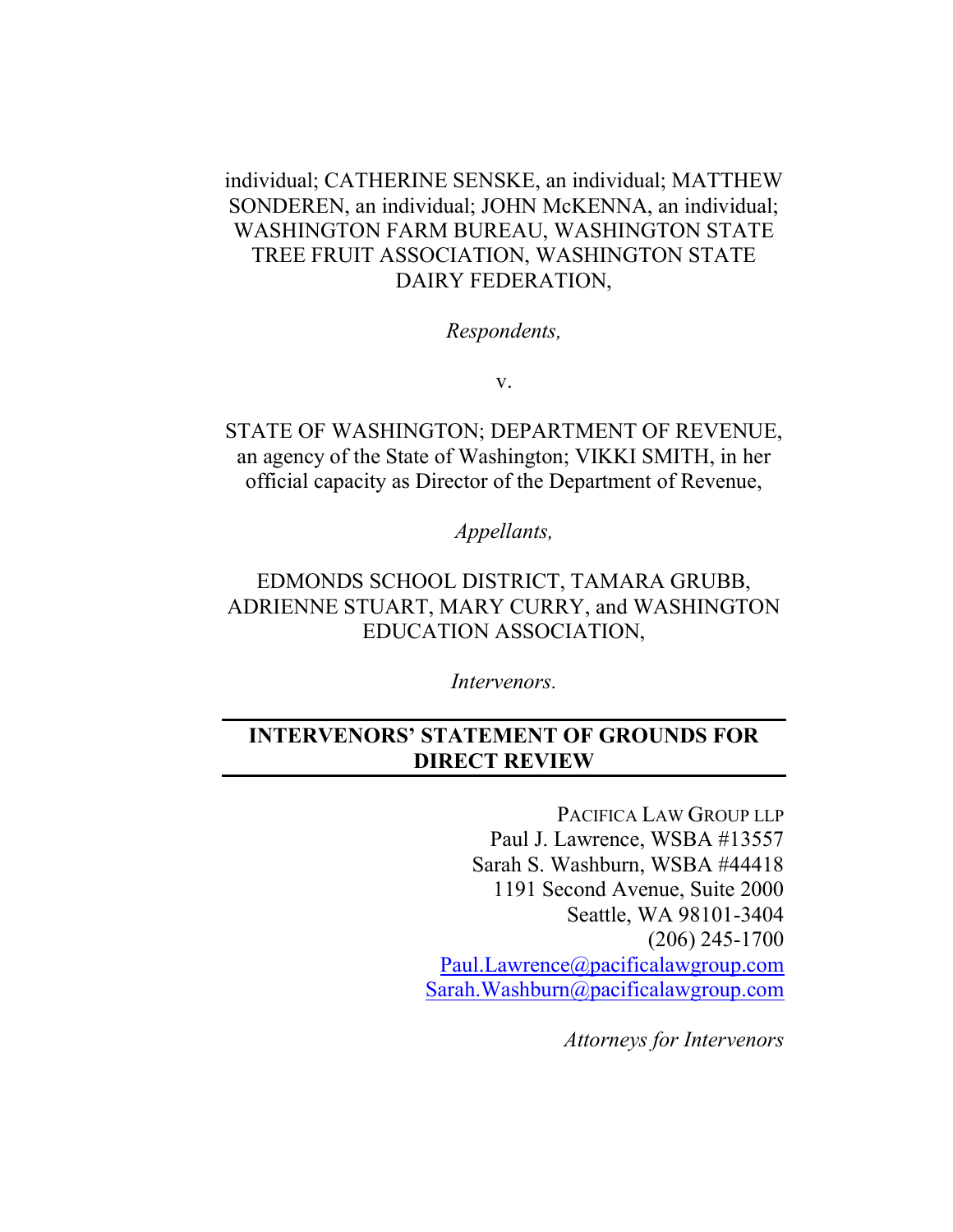## TABLE OF CONTENTS

| Ι.   |             |                                                                                                                                                                                                                                   |  |
|------|-------------|-----------------------------------------------------------------------------------------------------------------------------------------------------------------------------------------------------------------------------------|--|
| II.  |             | NATURE OF THE CASE AND DECISION 3                                                                                                                                                                                                 |  |
|      | A.          | <b>ESSB 5096 Funds Important Public</b><br>Education Investments by Taxing the                                                                                                                                                    |  |
|      | <b>B.</b>   | The Trial Court Rules the Capital Gains                                                                                                                                                                                           |  |
| III. |             | ISSUES PRESENTED FOR REVIEW  9                                                                                                                                                                                                    |  |
| IV.  |             | GROUNDS FOR DIRECT REVIEW  11                                                                                                                                                                                                     |  |
|      | $A_{\cdot}$ | Direct Review is Warranted Because<br>the Trial Court Invalidated the Capital<br>Gains Tax on Constitutional Grounds  11                                                                                                          |  |
|      | <b>B.</b>   | This Case Presents Fundamental and<br><b>Urgent Issues of Broad Public Import</b><br>Appropriate for Direct Review 12                                                                                                             |  |
|      |             | 1.<br><b>ESSB 5096's Constitutionality</b><br>Broadly Impacts Those Subject to<br>the Tax and Those Standing to<br><b>Benefit from Increased Education</b>                                                                        |  |
|      |             | In the Event This Court Rules<br>2.<br>ESSB 5096 Is a Tax on Income,<br><b>Correcting Erroneous Supreme</b><br><b>Court Decisions That Have</b><br><b>Influenced Public Policy for Decades</b><br>Presents Issues of Broad Public |  |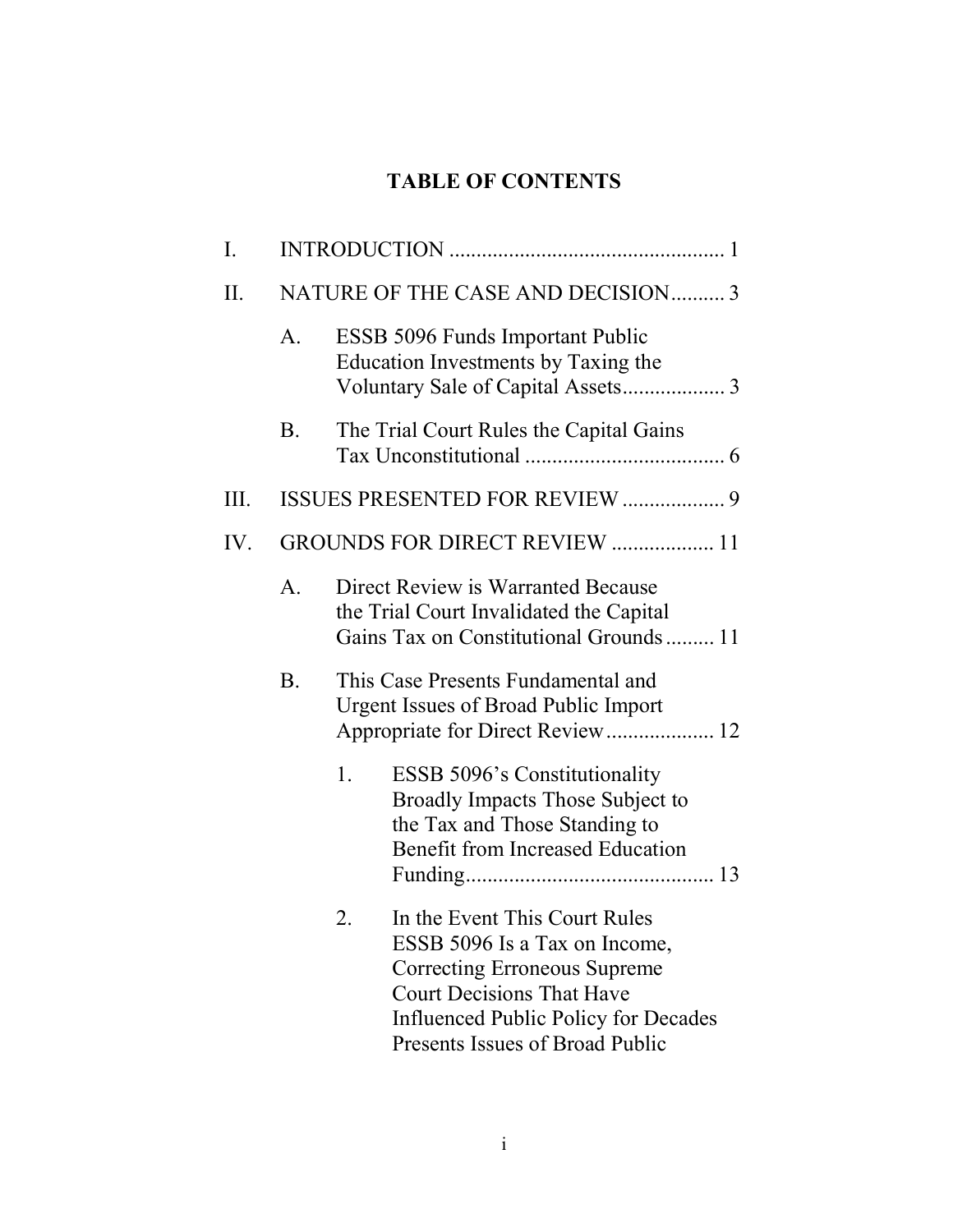| Import Appropriate for Direct |  |
|-------------------------------|--|
|                               |  |
|                               |  |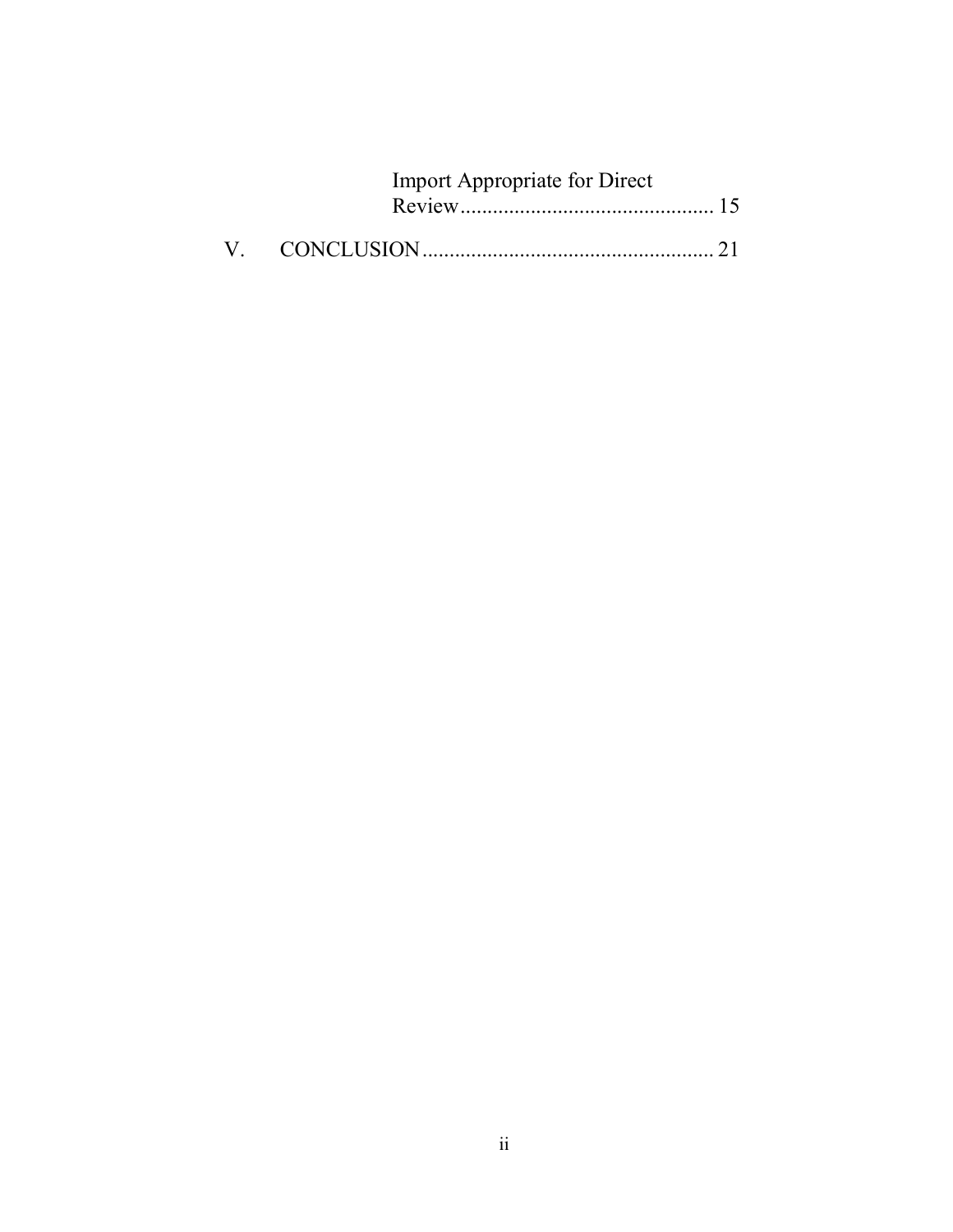## TABLE OF AUTHORITIES

## Federal Cases

| Lehnhausen v. Lake Shore Auto Parts Co.,<br>410 U.S. 356, 93 S. Ct. 1001, 35 L. Ed. 2d 351 (1973) 17 |  |
|------------------------------------------------------------------------------------------------------|--|
| Quaker City Cab Co. v. Pennsylvania,<br>277 U.S. 389, 48 S. Ct. 553, 72 L. Ed. 927 (1928) 17         |  |
| State of N.Y. ex rel. Cohn v. Graves,<br>300 U.S. 308, 57 S. Ct. 466, 81 L. Ed. 666 (1937) 19        |  |

## State Cases

| Aberdeen Savings & Loan Ass'n v. Chase,<br>157 Wash. 351, 289 P. 536, 290 P. 697 (1930) 17 |
|--------------------------------------------------------------------------------------------|
| Culliton v. Chase,                                                                         |
| Garfield Cnty. Transp. Auth. v. State,                                                     |
| Jensen v. Henneford,                                                                       |
| League of Educ. Voters v. State,                                                           |
| Mahler v. Tremper,                                                                         |
| Morrow v. Henneford,                                                                       |
| Pierce Cnty. v. State,                                                                     |
| Power, Inc. v. Huntley,                                                                    |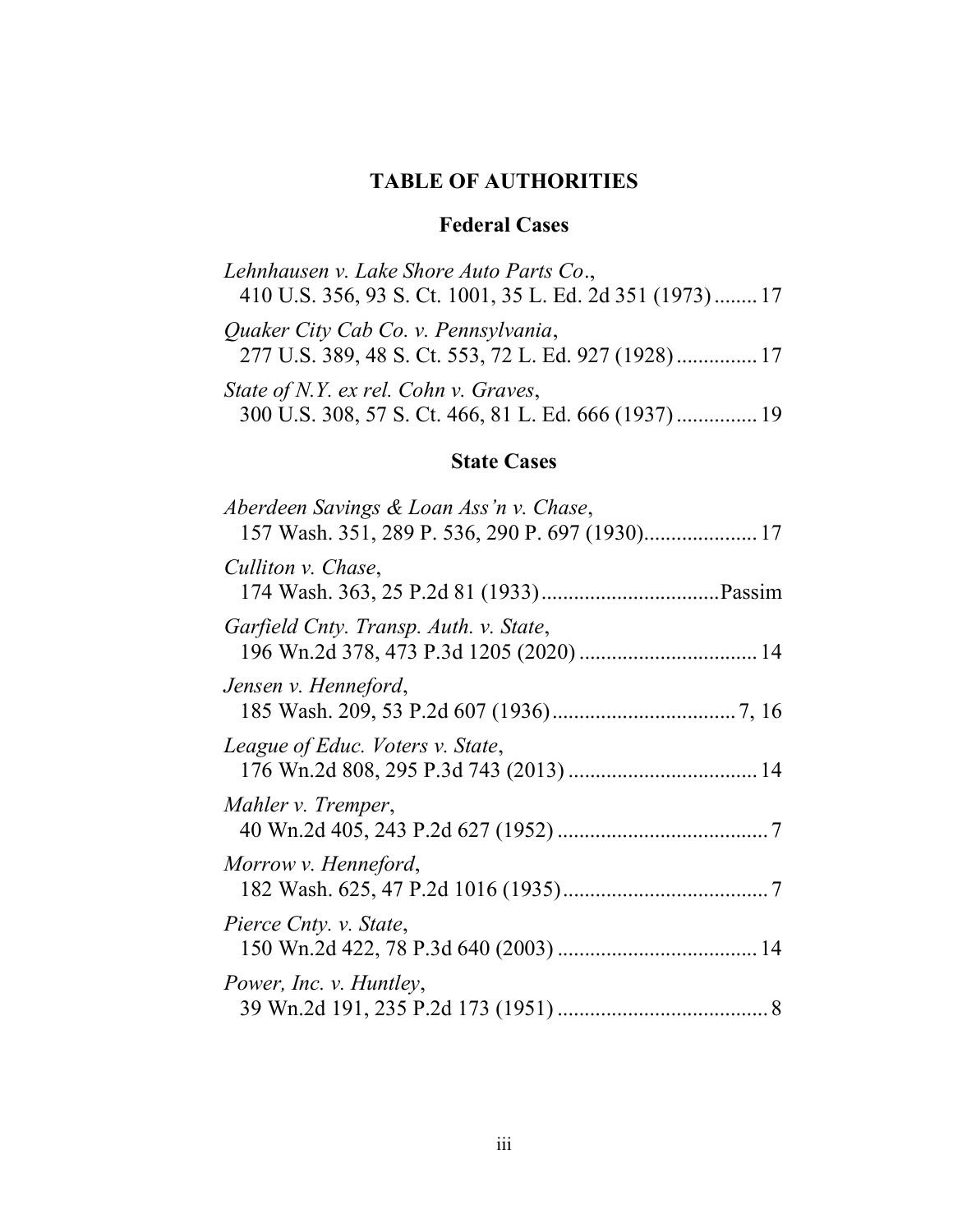| Thorpe v. Mahin,                         |  |
|------------------------------------------|--|
|                                          |  |
| Wash. Bankers Ass'n v. State,            |  |
| Wash. Citizens Action of Wash. v. State, |  |

# State Statutes and Constitutional Provisions

## State Rules

## **Other Authorities**

| RAP 4.2. Direct Review of Superior Court Decision by |
|------------------------------------------------------|
| Supreme Court, 2A Wash. Prac., Rules Practice        |
|                                                      |
| Wade J. Newhouse, Constitutional Uniformity and      |
|                                                      |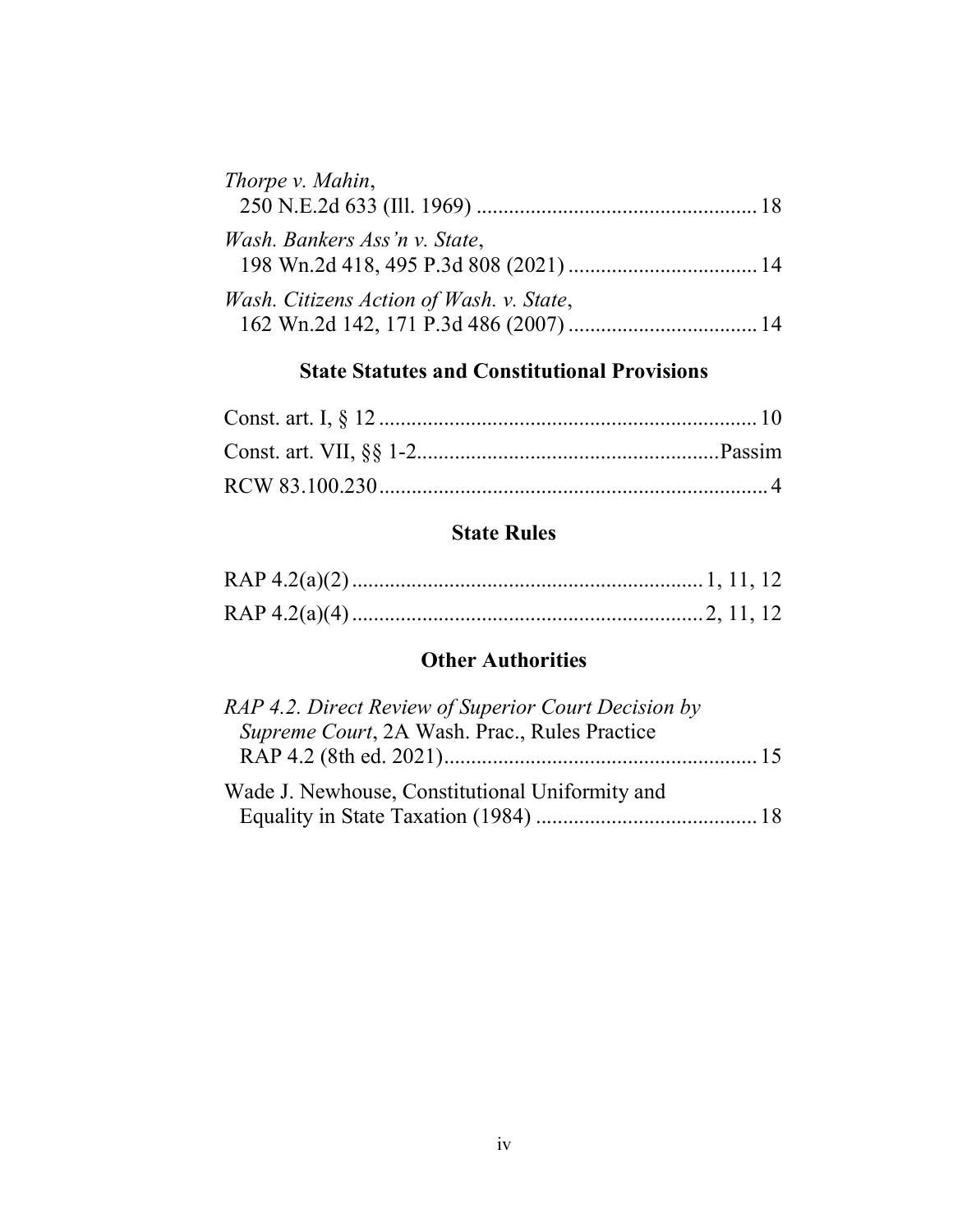#### I. INTRODUCTION

Washington State has the most regressive tax system in the United States. Low-income and middle-income Washingtonians pay a disproportionate share of their income in state taxes compared to residents with high incomes. In order to address the State's pressing need for additional investments in K-12 education and early learning and childcare without exacerbating these systemic tax problems, the Legislature enacted a seven percent tax on the sale or exchange of certain long-term capital assets like stocks and bonds, the revenues from which will provide significant funding for public education in Washington. Wrongly characterizing this tax as an income tax rather than an excise tax, the trial court struck it down as violative of constitutional requirements applicable to property taxes.

This Court should accept direct review because the trial court invalidated the capital gains tax on constitutional grounds. RAP 4.2(a)(2). Moreover, the case involves "fundamental and urgent issue[s] of broad public import which require[] prompt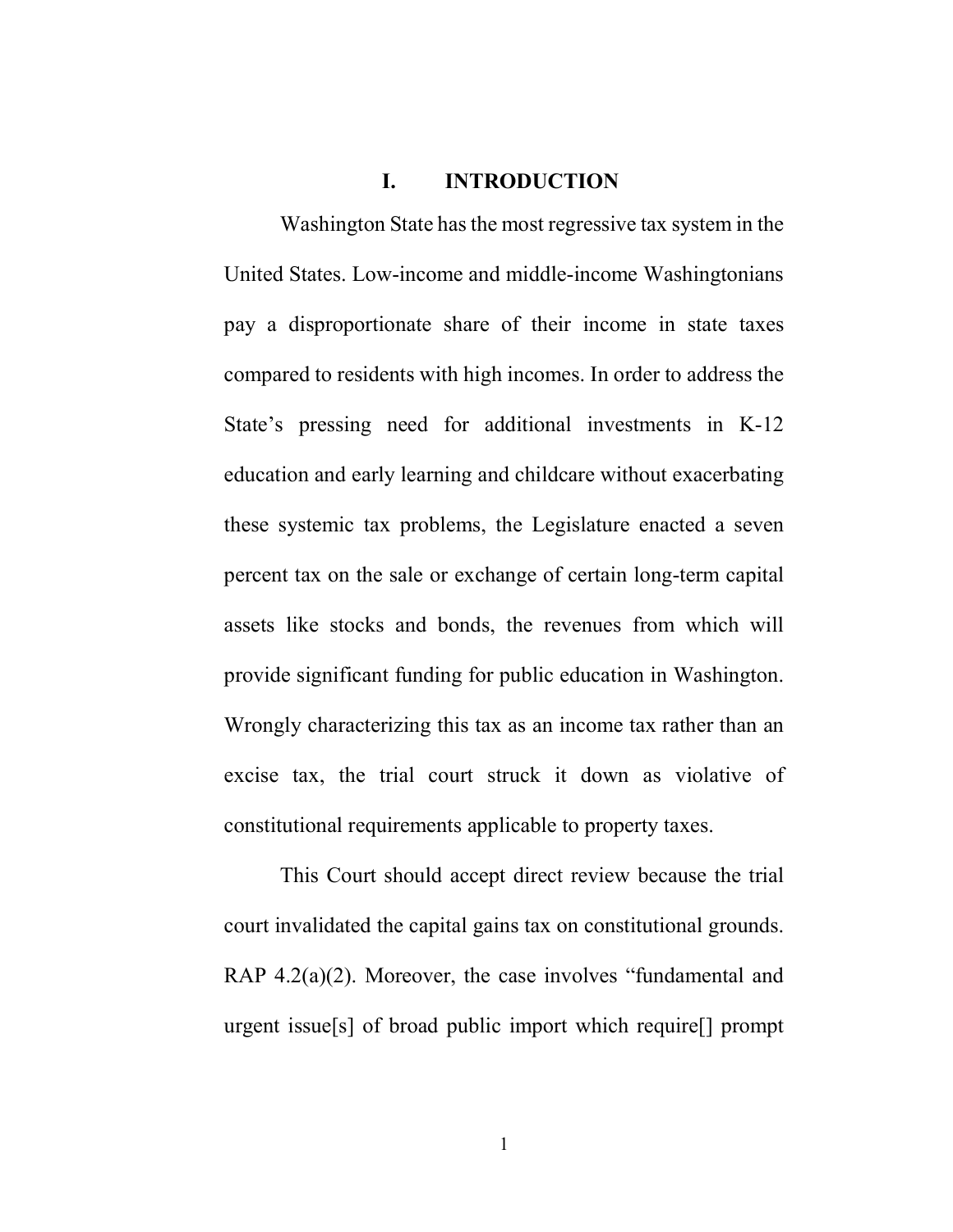and ultimate determination." RAP 4.2(a)(4). First, taxpayers and the State need a definitive answer that only this Court can provide on the tax's validity so they may conduct their planning and budgeting activities accordingly. Second, the trial court having erroneously characterized the tax as an income tax rather than an excise tax—relied on erroneous, unsustainable, and outdated judicial interpretations of the constitutional limitations on an income tax. For decades, that erroneous case law has negatively impacted Washington, resulting in lower revenue and unfair tax burdens. If this Court rules the capital gains tax is an income tax, it should revisit that prior authority.

The Edmonds School District, Tamara Grubb (a teacher), Adrienne Stuart (a parent), Mary Curry (an early learning and childcare provider), and the Washington Education Association ("WEA") (collectively, "Education Parties"), Intervenors below, respectfully request that this Court accept direct review and reverse the trial court.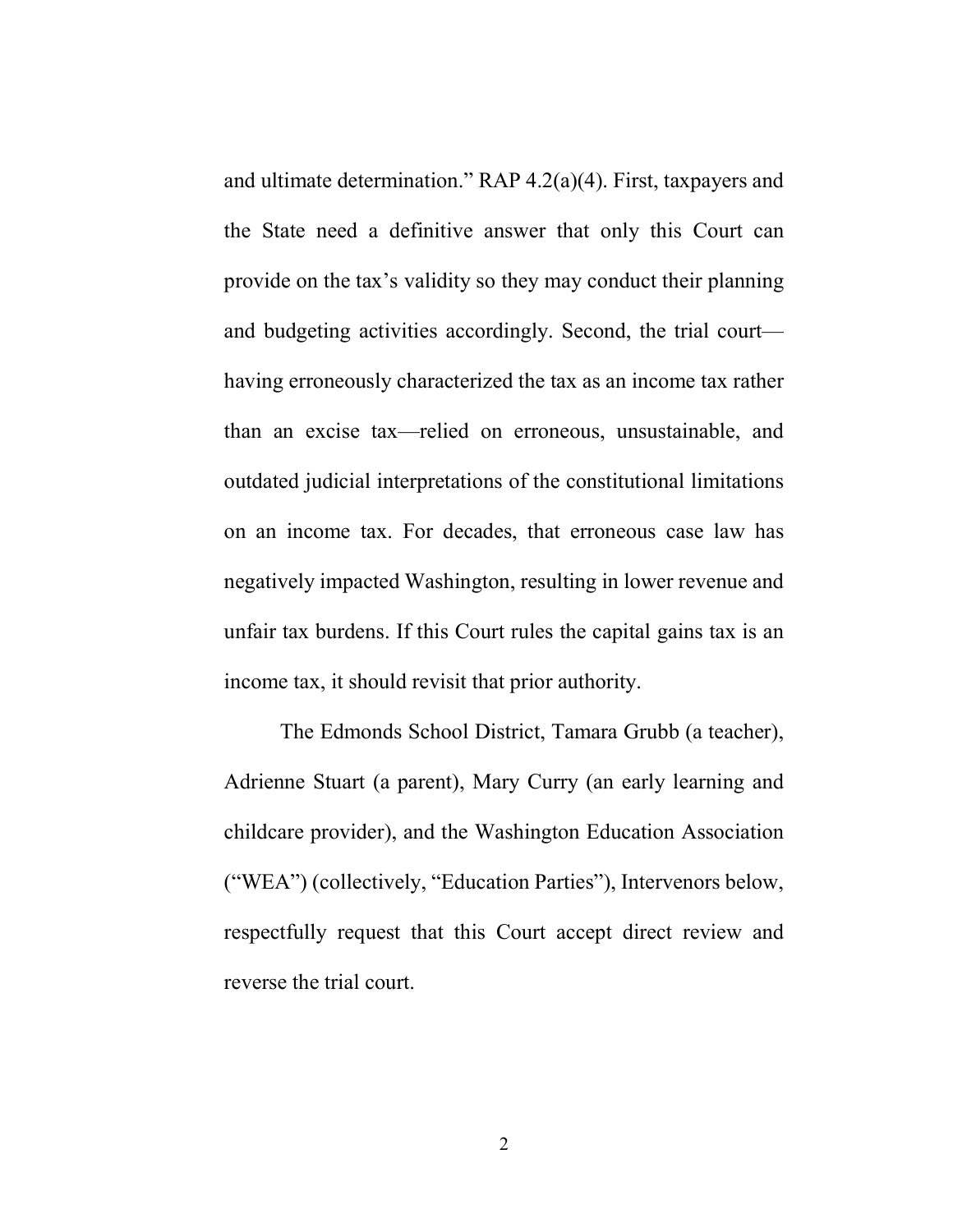#### II. NATURE OF THE CASE AND DECISION

A. ESSB 5096 Funds Important Public Education Investments by Taxing the Voluntary Sale of Capital Assets.

In April 2021, the Legislature adopted Engrossed Substitute Senate Bill 5096 ("ESSB 5096"), imposing a seven percent tax on the sale or exchange of certain long-term capital assets beginning January 1, 2022. ESSB 5096, § 5(1).

The Legislature's stated purpose for the tax is twofold. First, the tax will advance the "paramount duty of the state" to amply fund educational opportunities for every child by "invest[ing] in the ongoing support of K-12 education and early learning and child care."  $Id.$ ,  $\delta$  1. Revenue from the tax is dedicated to Washington's Education Legacy Trust Account ("ELTA") and the Common School Construction Account ("CSCA"). Id., § 2. Each year, the first \$500 million collected from the tax will be deposited into the ELTA. *Id.*,  $\S$  2(1)(a). Funds from the ELTA "may be used only for support of the common schools [(i.e., K-12 public schools)], and for expanding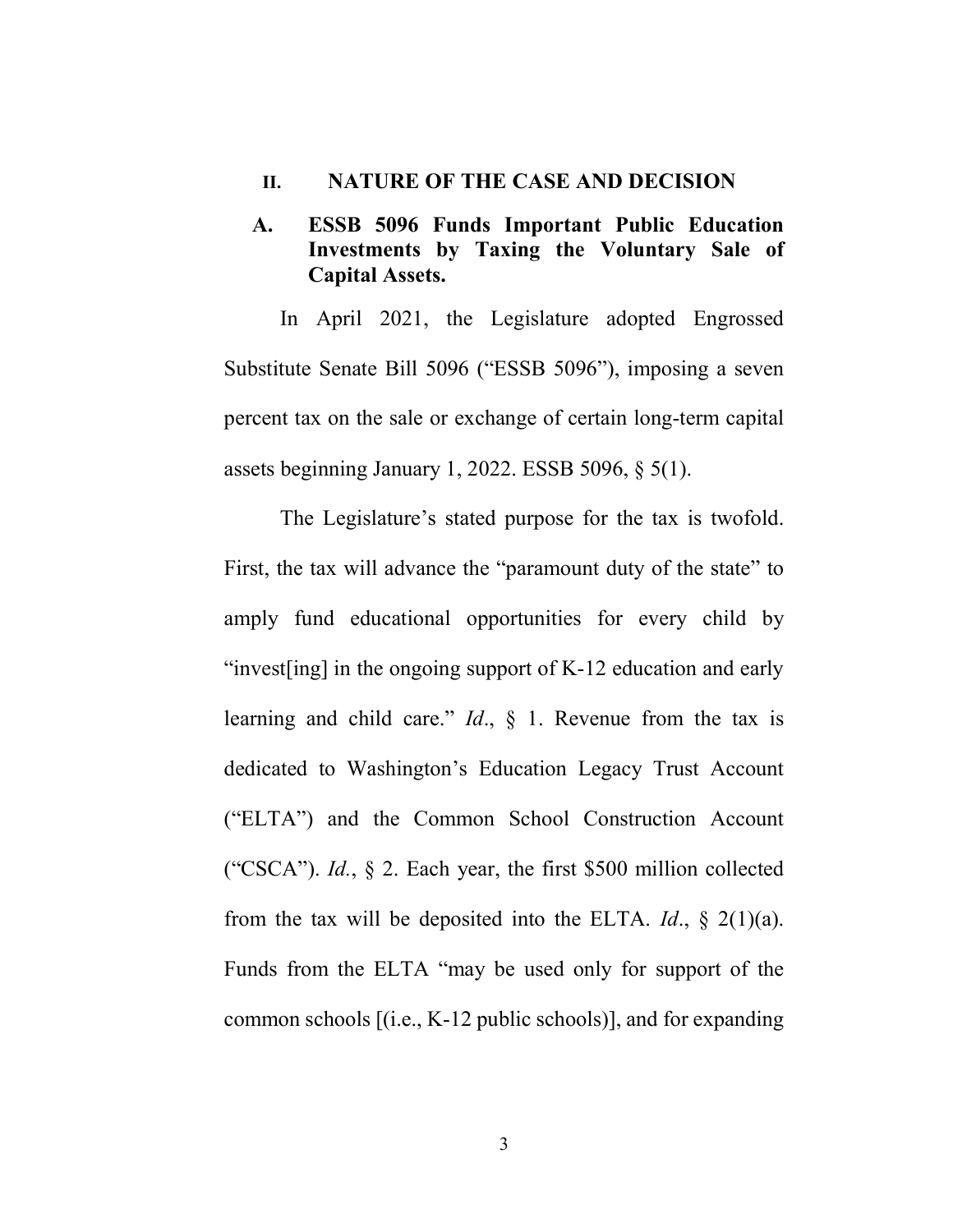access to higher education through funding for new enrollments and financial aid, early learning and childcare programs, and other educational improvement efforts." Id., § 3; RCW 83.100.230. Any revenue above \$500 million each year is dedicated to the CSCA. ESSB 5096  $\S$  2(1)(b). This account assists school districts with capital projects, such as the building or renovation of school facilities. In the first six years, the Washington State Department of Revenue forecasts that the law will generate over \$2.5 billion for these important public education investments.

Second, the tax is intended to "mak[e] material progress toward rebalancing the state's tax code," which the Legislature recognized is the "most regressive in the nation because it asks those making the least to pay the most as a percentage of their income." ESSB 5096, § 1. Under Washington's existing tax code, middle-income families pay two to four times more in state taxes as a percentage of household income than high-income earners, and low-income families pay at least six times more. *Id*.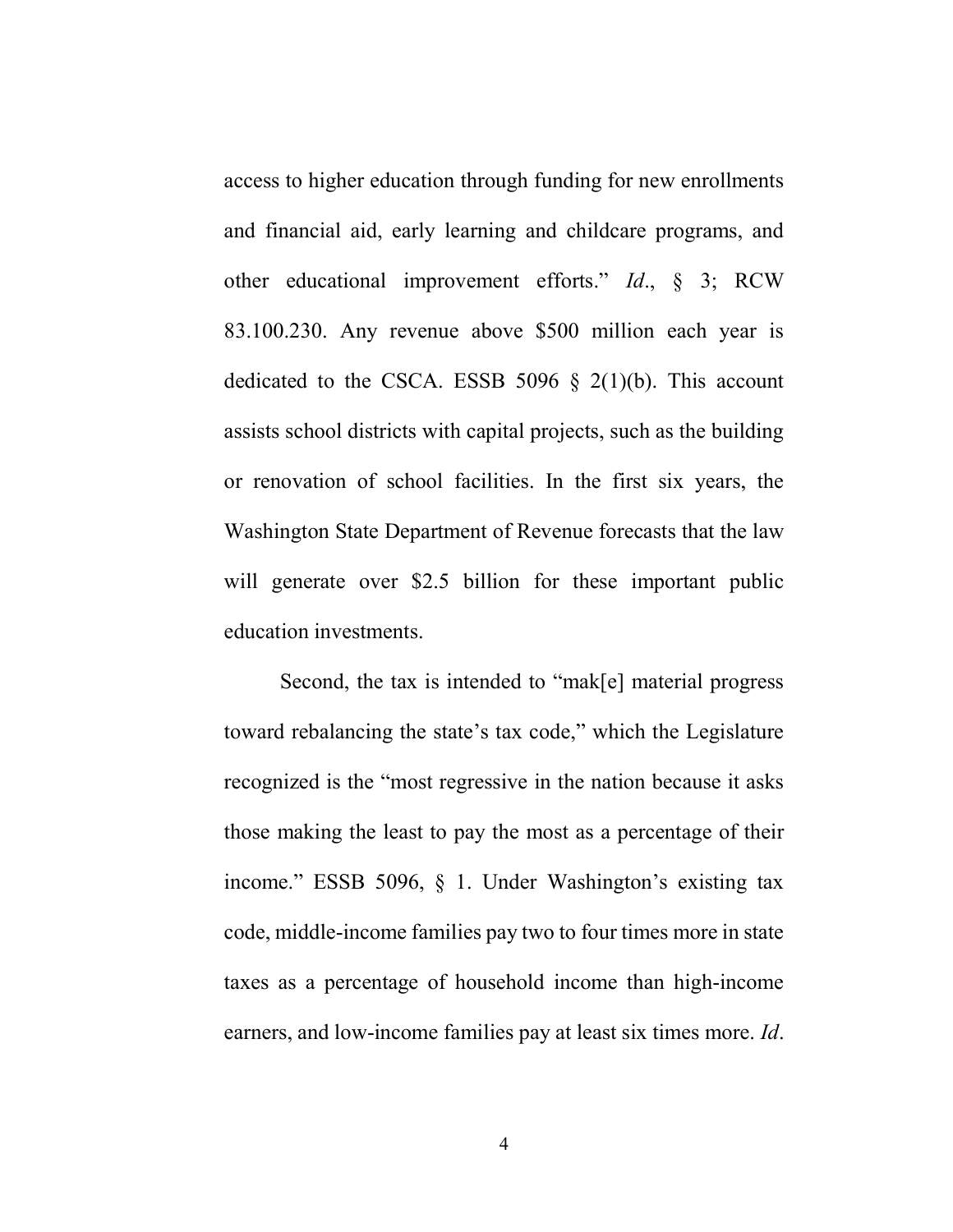As a step toward making the tax code fairer to working people, ESSB 5096 aims to impose a tax on those with a greater ability to pay. The tax applies only to sales or exchanges of long-term capital assets, defined as capital assets held for more than a year. Id., §§ 4(6), 5(1). The Legislature provided numerous exemptions, such as for real estate transfers and assets held in retirement accounts. It also provided generous deductions, including a standard deduction of \$250,000 as well as a qualified family-owned small business deduction. *Id.*,  $\S\S 6-8$ .

In light of the generous exemptions and deductions in ESSB 5096, the capital gains tax will be paid almost exclusively by the wealthiest Washington residents, and then only on the voluntary sale of non-exempt capital assets. The Department of Revenue estimates that approximately 7,000 individuals, or less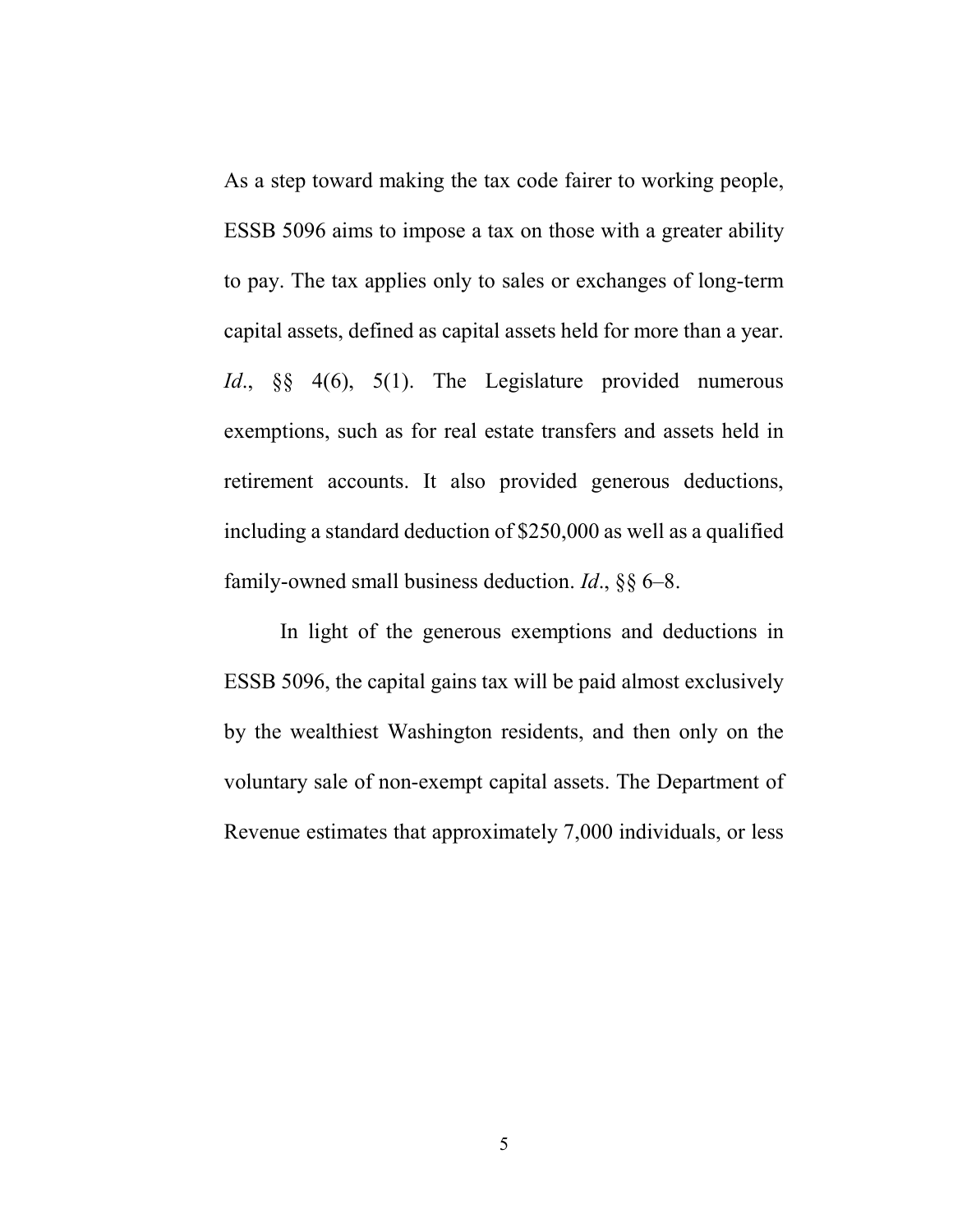than one in every thousand Washingtonians, will owe the tax in the first year. $<sup>1</sup>$ </sup>

## B. The Trial Court Rules the Capital Gains Tax Unconstitutional.

Plaintiffs filed two separate lawsuits (later consolidated) challenging ESSB 5096's constitutionality. Specifically, they alleged ESSB 5096 violates article VII, sections 1 and 2 (uniformity and levy limit requirements for property taxes), article I, section 12 (privileges and immunities), and article I, section 7 (privacy rights) of the Washington Constitution, as well as the dormant Commerce Clause of the United States Constitution. CP  $16-24$ ,  $607-25$ <sup>2</sup> Education Parties were permitted to intervene in the case as defendants in support of ESSB 5096's constitutionality. CP 112–13, 136–40.

 $<sup>1</sup>$  See Fiscal Note, ESSB 5096, available at</sup> https://fnspublic.ofm.wa.gov/FNSPublicSearch/GetPDF?packa geID=63363 (last visited April 11, 2022).

 $\overline{a}$ 

<sup>&</sup>lt;sup>2</sup> The Clerk's Papers cited herein pertain to Douglas County Superior Court Cause No. 21-2-00075-09.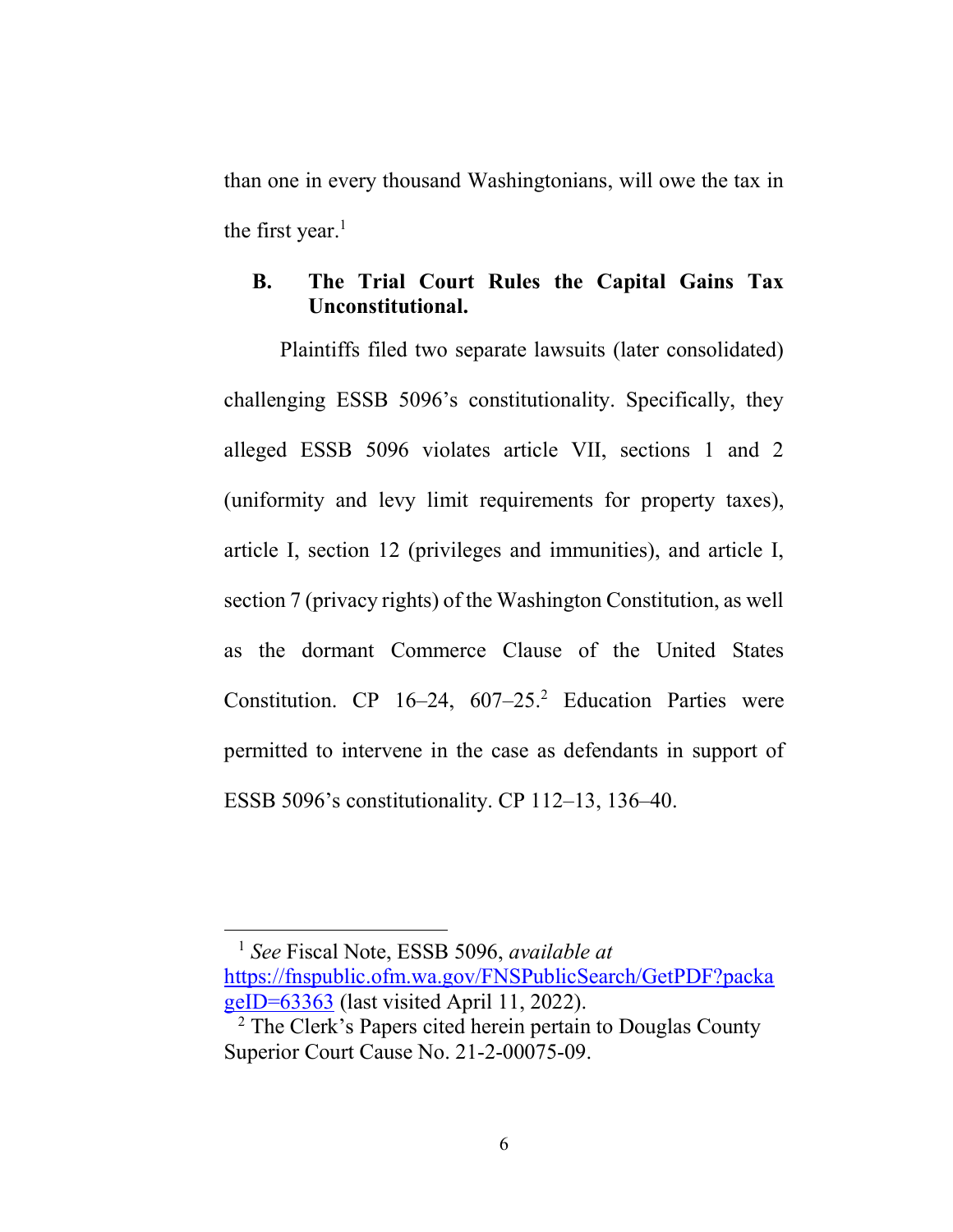On cross-motions for summary judgment, $3$  the trial court ruled that ESSB 5096 is an unconstitutional property tax. In doing so, the trial court did not apply this Court's longstanding precedent distinguishing excise taxes from property taxes. See, e.g., Morrow v. Henneford, 182 Wash. 625, 630–31, 47 P.2d 1016 (1935); Mahler v. Tremper, 40 Wn.2d 405, 407–10, 243 P.2d 627 (1952); see also CP 308–16, 671–79, 813–19 (citing and discussing cases). Rather, the trial court erroneously characterized the tax as an income tax and then relied on this Court's cases holding that "income is property" for constitutional purposes. See CP 866–69 (citing Culliton v. Chase, 174 Wash. 363, 25 P.2d 81 (1933), Jensen v. Henneford, 185 Wash. 209, 53

 $\overline{a}$ 

<sup>&</sup>lt;sup>3</sup> Plaintiffs abandoned their article I, section 7 claim on summary judgment. Education Parties joined in the State's merits briefing on Plaintiffs' remaining constitutional challenges and submitted supplemental briefing arguing that if the trial court deemed ESSB 5096 an income tax rather than an excise tax, this Court's cases deeming income "property" are incorrect, unfounded, and should not be followed. See CP 399– 408, 790–95, 801–05.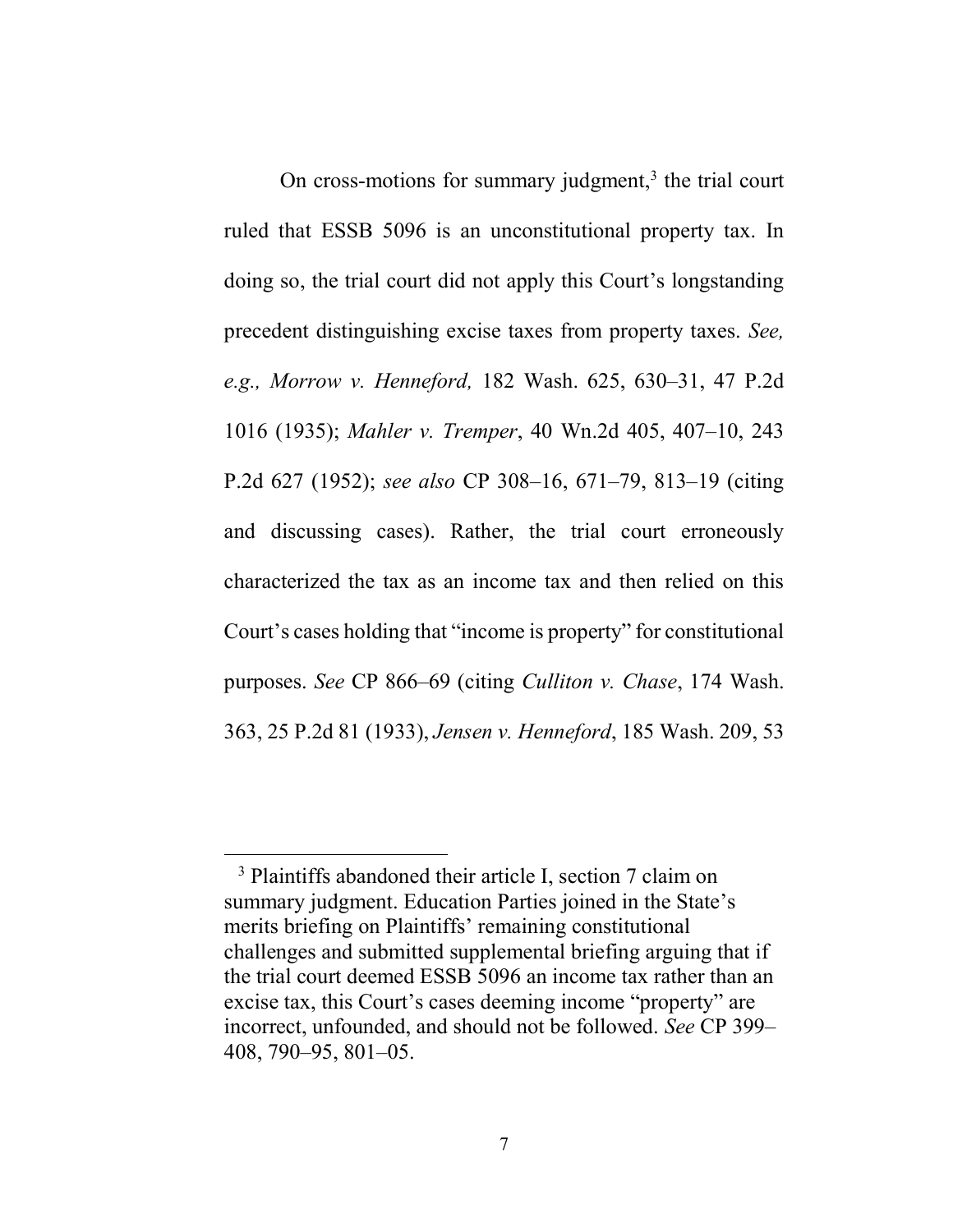P.2d 607 (1936), and Power, Inc. v. Huntley, 39 Wn.2d 191, 235 P.2d 173 (1951)).

The trial court listed several "'incidents' of ESSB 5096" that, in its view, bore "hallmarks of an income tax rather than an excise tax." See CP 869–71. Specifically, the court stated that ESSB 5096 relies on federal income tax returns and "is thus derived from a taxpayer's annual federal income tax reporting"; levies a tax on the same long-term capital gains characterized as "income" under federal law; is levied annually on transactions rather than at the time of each transaction; is levied on net capital gain rather than gross value of property sold in a transaction; and includes a deduction for charitable donations, among other things. *Id*. The trial court thus concluded:

ESSB 5096 is properly characterized as an income tax pursuant to Culliton, Jensen, Power and other applicable Washington caselaw, rather than as an excise tax as argued by the State. As a tax on the receipt of income, ESSB 5096 is also properly characterized as a tax on property pursuant to that same caselaw.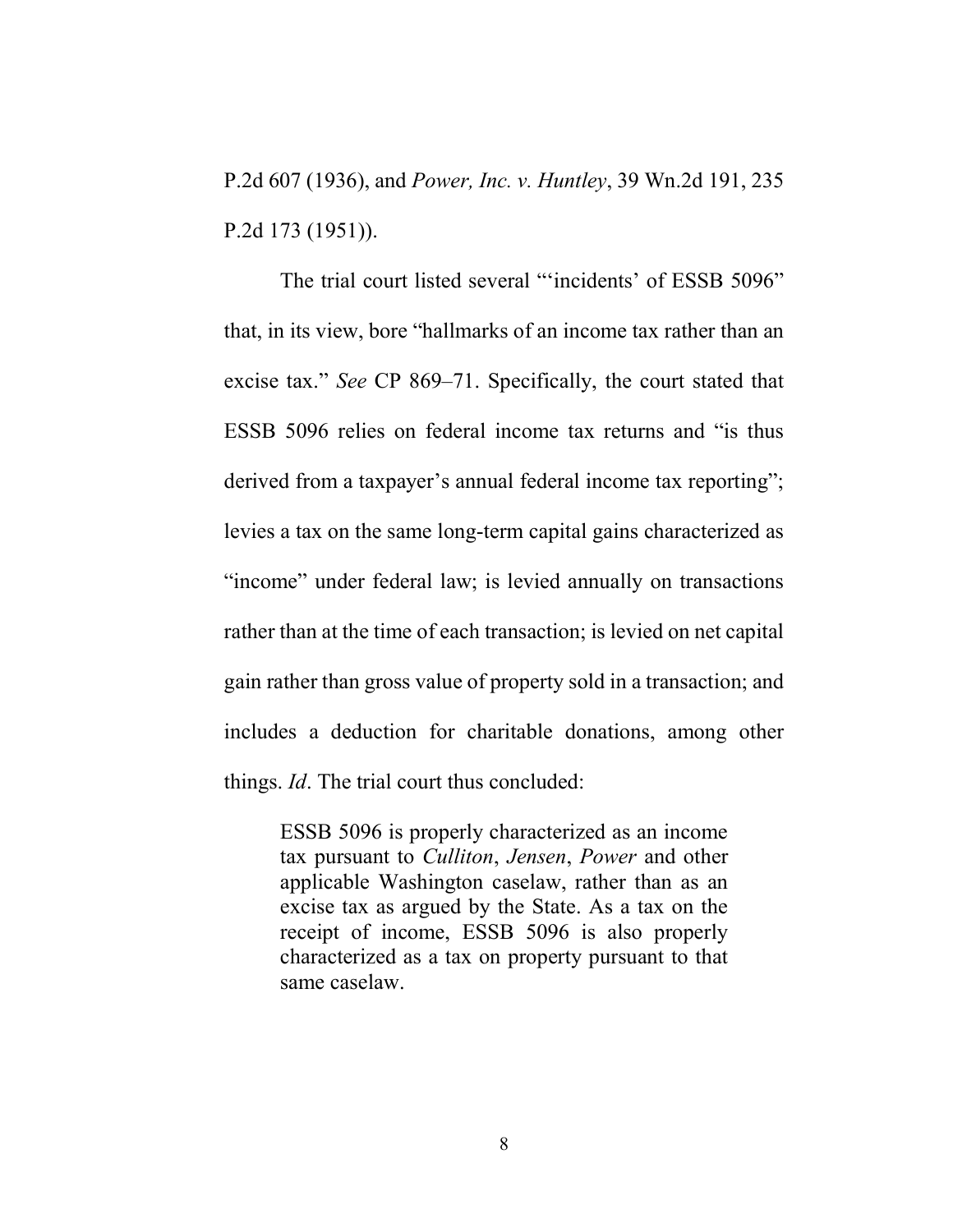CP 872. The trial court erred. It mischaracterized the capital gains tax and misapplied this Court's precedent distinguishing property taxes from excise taxes.

 Finally, the trial court wrongly ruled ESSB 5096 violates the uniformity and limitation requirements in article VII, sections 1 and 2 of the Washington Constitution, in that it imposes a seven percent tax on capital gains over \$250,000 but no tax on gains below that threshold, and exceeds the maximum annual property tax rate of one percent. See CP 872, 873–78. The court thus granted Plaintiffs' motion for summary judgment and denied the State's motion. CP 872, 876.

 Having ruled the tax "invalid" on article VII grounds, the trial court did not address Plaintiffs' remaining constitutional challenges. CP 872.

The State and Education Parties timely appealed.

#### III. ISSUES PRESENTED FOR REVIEW

1. The capital gains tax applies to the voluntary sale or exchange of capital assets, making it an excise tax under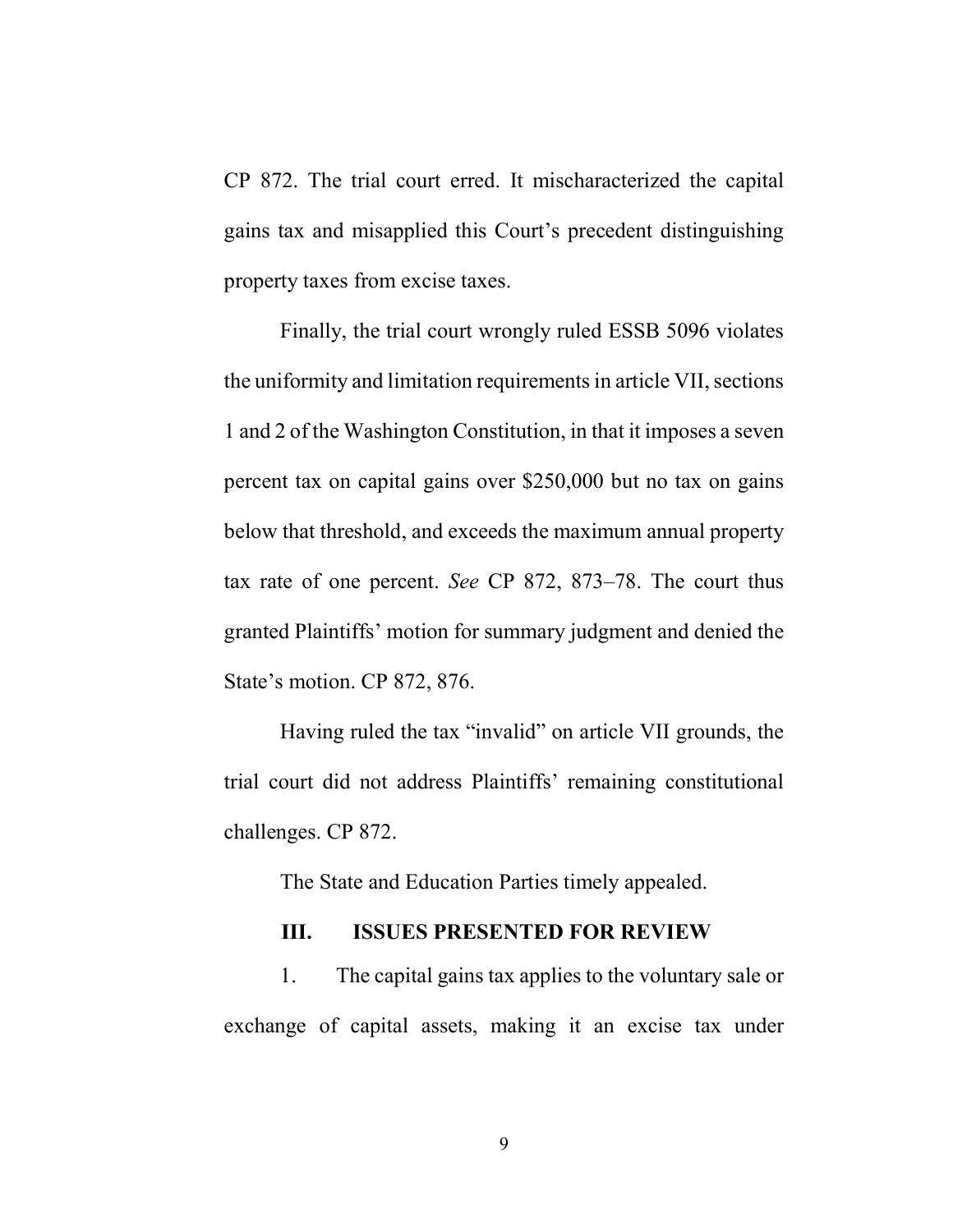established Washington Supreme Court precedent. Did the trial court err in holding the tax is an income tax, and thus a tax on property, prohibited under article VII, sections 1 and 2 of the Washington Constitution?

2. Does Plaintiffs' Privileges and Immunities challenge to ESSB 5096 fail, where Plaintiffs identified no privilege or immunity protected under article I, section 12 of the Washington Constitution and, regardless, reasonable grounds exist for the distinctions drawn by the Legislature in granting exemptions and deductions to the tax?

3. Does Plaintiffs' dormant Commerce Clause challenge to ESSB 5096 fail, where Plaintiffs admitted the capital gains tax can be applied consistent with the Commerce Clause in some circumstances and, regardless, the activity taxed has a substantial nexus with Washington, is fairly apportioned, does not discriminate against interstate commerce, and is fairly related to services provided by the State?

4. Prior case law holding that income is "property" is

10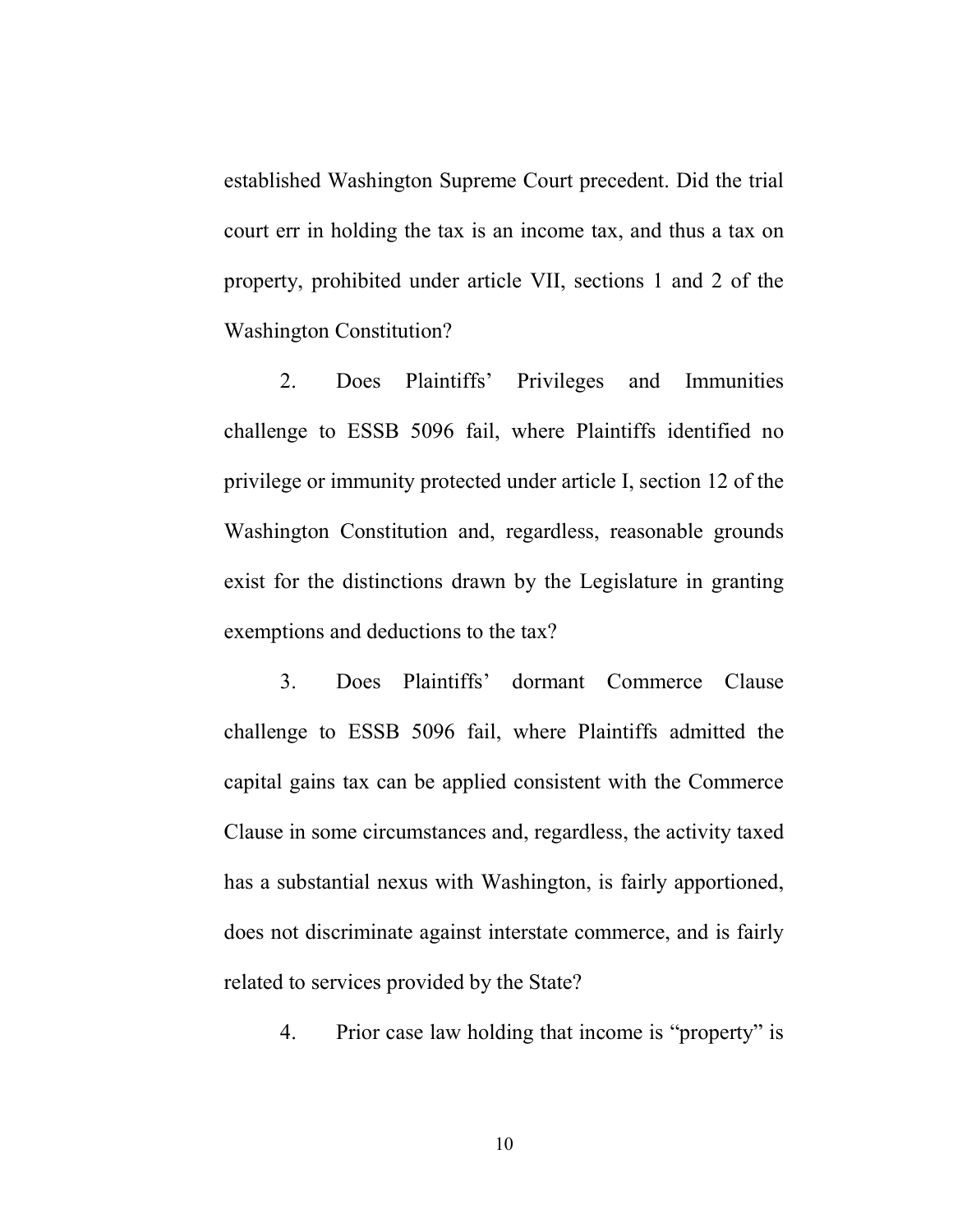erroneous and harmful. The legal underpinnings of those decisions have disappeared, as recognized by the vast majority of other states and by the U.S. Supreme Court. If this Court affirms the trial court's ruling that ESSB 5096 imposes an income tax rather than an excise tax, should the Court overturn its prior holdings and conclude that income is not "property" for tax uniformity and limitation purposes under article VII, sections 1 and 2 of the Washington Constitution?

#### IV. GROUNDS FOR DIRECT REVIEW

Direct review is warranted because the trial court ruled ESSB 5096 unconstitutional, RAP  $4.2(a)(2)$ , and because this case presents "fundamental and urgent issue[s] of broad public import which require[] prompt and ultimate determination" under RAP 4.2(a)(4).

## A. Direct Review Is Warranted Because the Trial Court Invalidated the Capital Gains Tax on Constitutional Grounds.

Under RAP 4.2(a)(2), direct review of a trial court decision is appropriate when "the trial court has held invalid a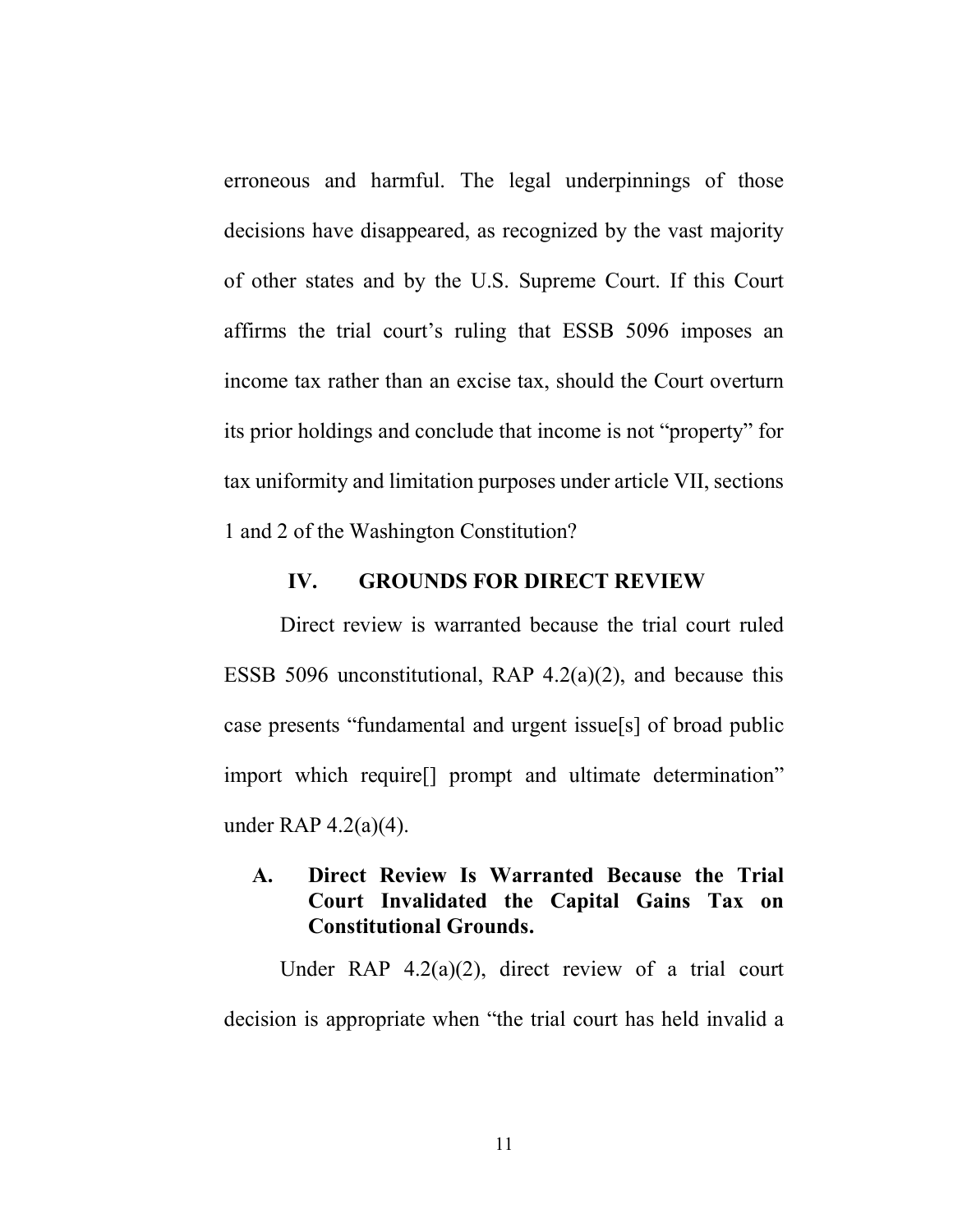. . . tax . . . upon the ground that it is repugnant to . . . the Washington Constitution." Here, contrary to longstanding precedent holding a tax on the sale, transfer, or use of property is an excise and not a property tax, the trial court ruled ESSB 5096's tax on the sale or exchange of long term capital assets is a property tax and invalidated it under article VII, sections 1 and 2 of the Washington Constitution. See CP 869–72, 876. Because ESSB 5096 was ruled unconstitutional, this Court should retain the case and grant direct review under RAP  $4.2(a)(2)$ .

## B. This Case Presents Fundamental and Urgent Issues of Broad Public Import Appropriate for Direct Review.

Direct review is also warranted here because the trial court's decision raises "fundamental and urgent issue[s] of broad public import which require[] prompt and ultimate determination" by this Court. RAP 4.2(a)(4).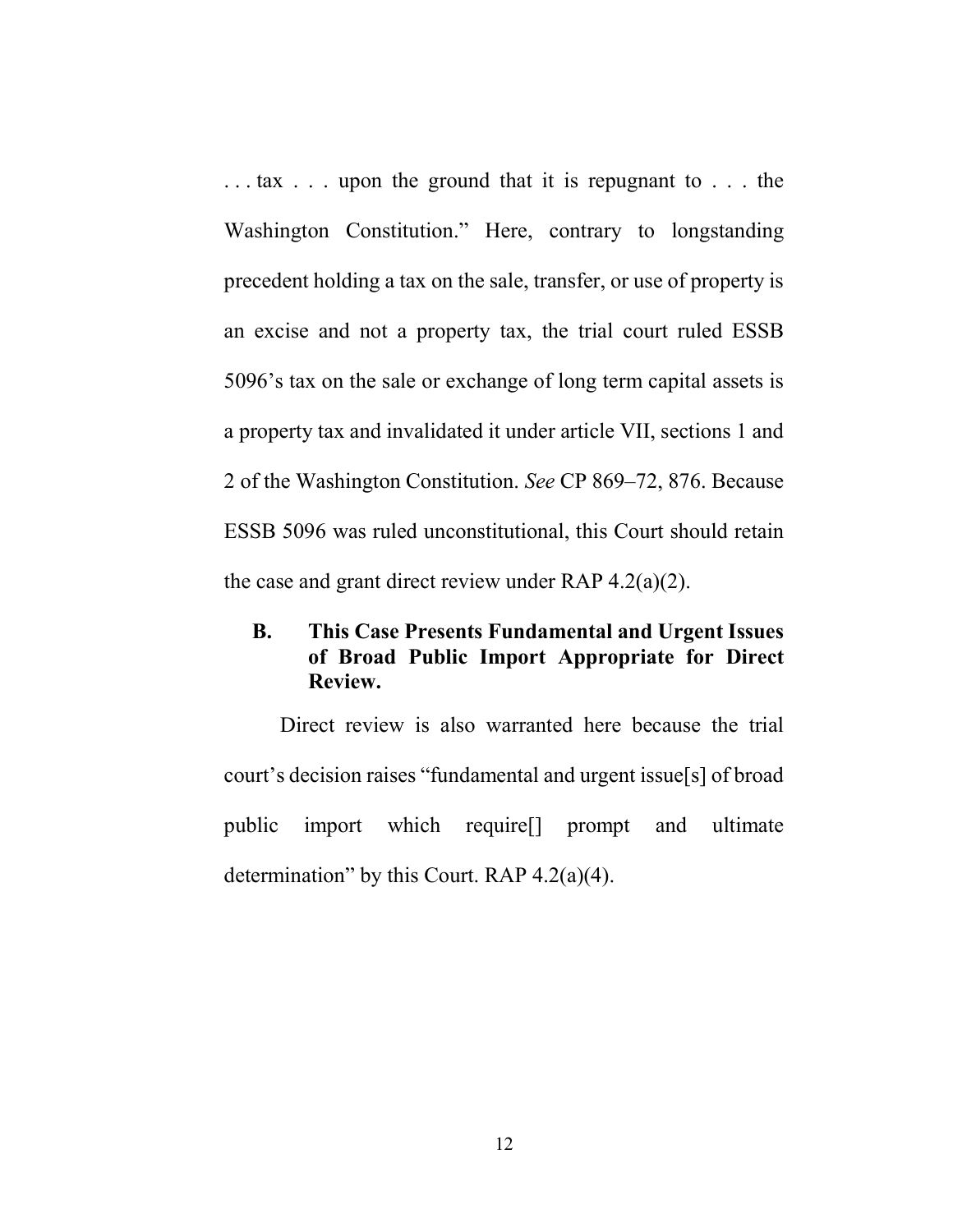## 1. ESSB 5096's Constitutionality Broadly Impacts Those Subject to the Tax and Those Standing to Benefit from Increased Education Funding.

The constitutionality of ESSB 5096 impacts nearly every Washington resident. The outcome of this case not only determines the taxes paid by Washington's wealthiest residents when realizing capital gains, it also impacts over \$2.5 billion in projected revenues over the first six years of the tax that are earmarked for critical public education investments. Only this Court can provide the timely and definitive resolution of the issues surrounding ESSB 5096 necessary both to provide clear guidance for individual taxpayers subject to the capital gains tax and to facilitate the state planning and budgeting process. An interim trip to the Court of Appeals cannot provide a definitive decision on these questions. Moreover, the delay caused by a decision to transfer this case to the lower appellate court would result in prolonged uncertainty regarding the constitutional status of ESSB 5096.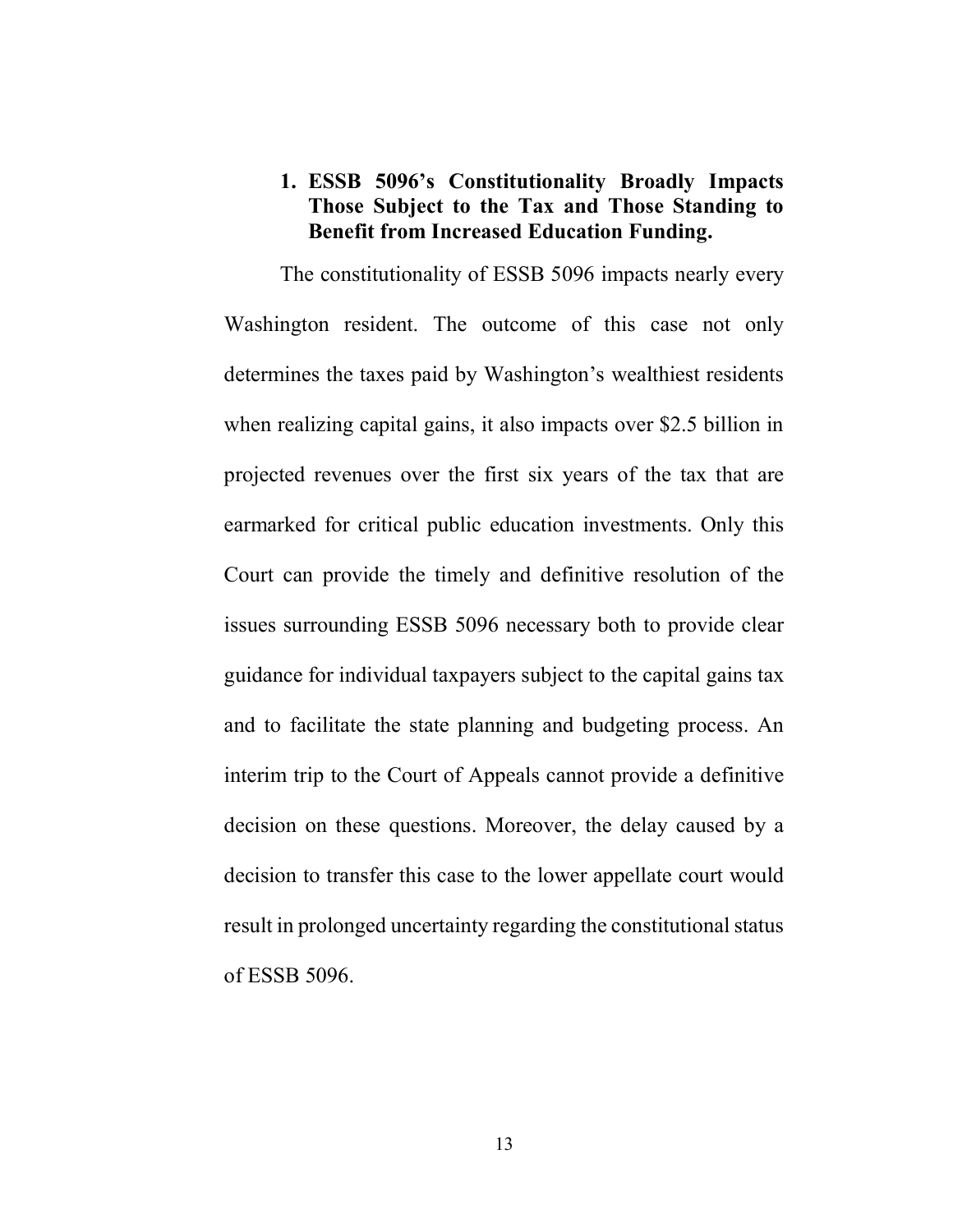For these reasons, this Court has a longstanding history of granting direct review in cases involving challenges to tax legislation. See, e.g., Wash. Bankers Ass'n v. State, 198 Wn.2d 418, 426–27, 495 P.3d 808 (2021) (direct review of challenge to additional 1.2 percent business and occupation tax on financial institutions with a consolidated net income of at least \$1 billion); Garfield Cnty. Transp. Auth. v. State, 196 Wn.2d 378, 385–86, 473 P.3d 1205 (2020) (direct review of challenge to initiative limiting and/or repealing various motor vehicle taxes and fees); League of Educ. Voters v. State, 176 Wn.2d 808, 812–15, 295 P.3d 743 (2013) (direct review of challenge to initiative requiring supermajority for tax increases and referendum for certain spending increases); Wash. Citizens Action of Wash. v. State, 162 Wn.2d 142, 151, 171 P.3d 486 (2007) (direct review of challenge to initiative limiting state and local property tax levy increases); Pierce Cnty. v. State, 150 Wn.2d 422, 427–28, 78 P.3d 640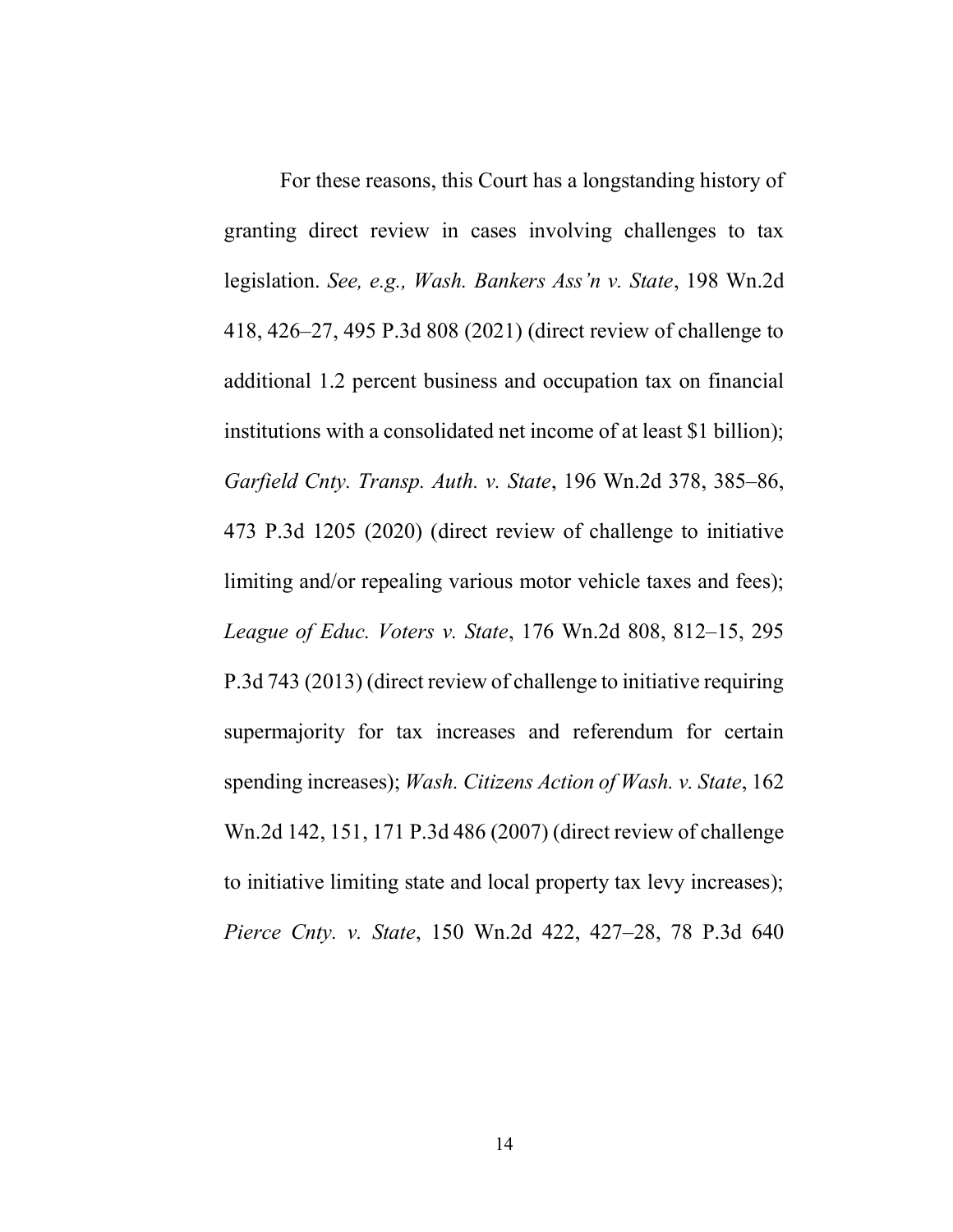(2003) (direct review of challenge to initiative limiting license tab fees to \$30 and repealing certain excise taxes and fees).<sup>4</sup>

Because the ultimate resolution of ESSB 5096's validity by this Court is in the interests of all Washingtonians, the Court should grant direct review and retain this case for decision.

2. In the Event This Court Rules ESSB 5096 Is a Tax on Income, Correcting Erroneous Supreme Court Decisions That Have Influenced Public Policy for Decades Presents Issues of Broad Public Import Appropriate for Direct Review.

If this Court affirms the trial court's ruling that ESSB 5096

imposes a tax on income, a question of fundamental and broad public import arises: What is the nature of a tax on income? Whether an income tax need comply with constitutional restrictions on property taxes depends on the validity of this Court's line of cases characterizing income as "property." As

 $\overline{a}$ 

<sup>4</sup> Further, direct review has "often been granted when the state or a municipality is a defendant." RAP 4.2. Direct Review of Superior Court Decision by Supreme Court, 2A Wash. Prac., Rules Practice RAP 4.2, cmt. 3 (8th ed. 2021).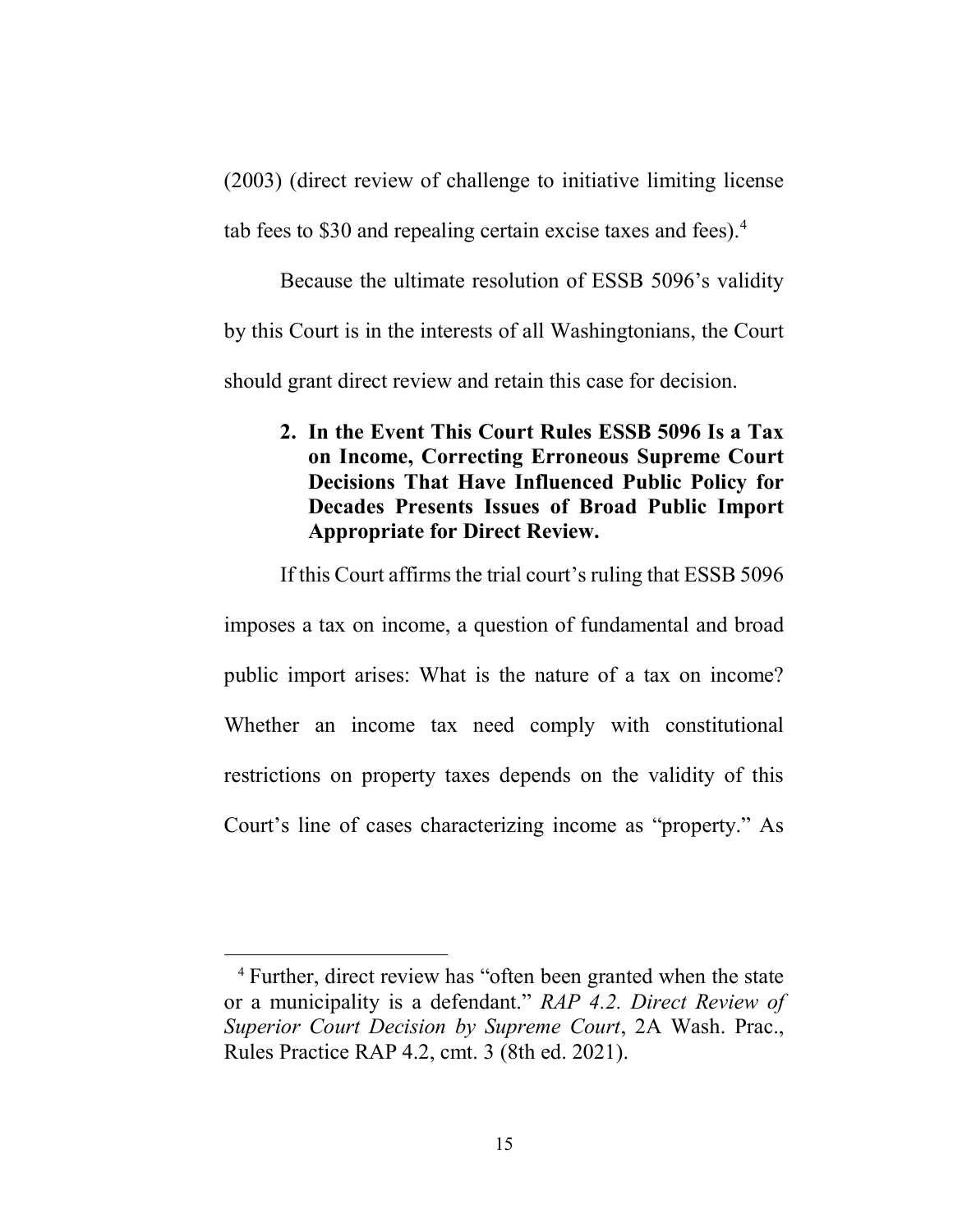discussed below, those cases are incorrect, unfounded, and should be overturned.

In the 1930s, in a series of divided decisions, this Court held that income is a form of property for purposes of article VII, section 1 of the Washington Constitution, and therefore an income tax is a property tax. See Culliton, 174 Wash. at 373–79; Jensen, 185 Wash. at 216–17. While this Court subsequently has repeated that holding, it has not engaged in substantive analysis of the question in more than 80 years. But the primary case law relied on for the holding that income is property was incorrect and unfounded, and its underpinnings have disappeared.

Culliton, the seminal case deciding "income is property," held a graduated income tax was a property tax that violated the Constitution's uniformity requirement. But that holding is not tenable for three reasons.

First, the Culliton Court plainly erred when it stated that "[i]t has been definitely decided in this state that an income tax is a property tax, which should set the question at rest here." 174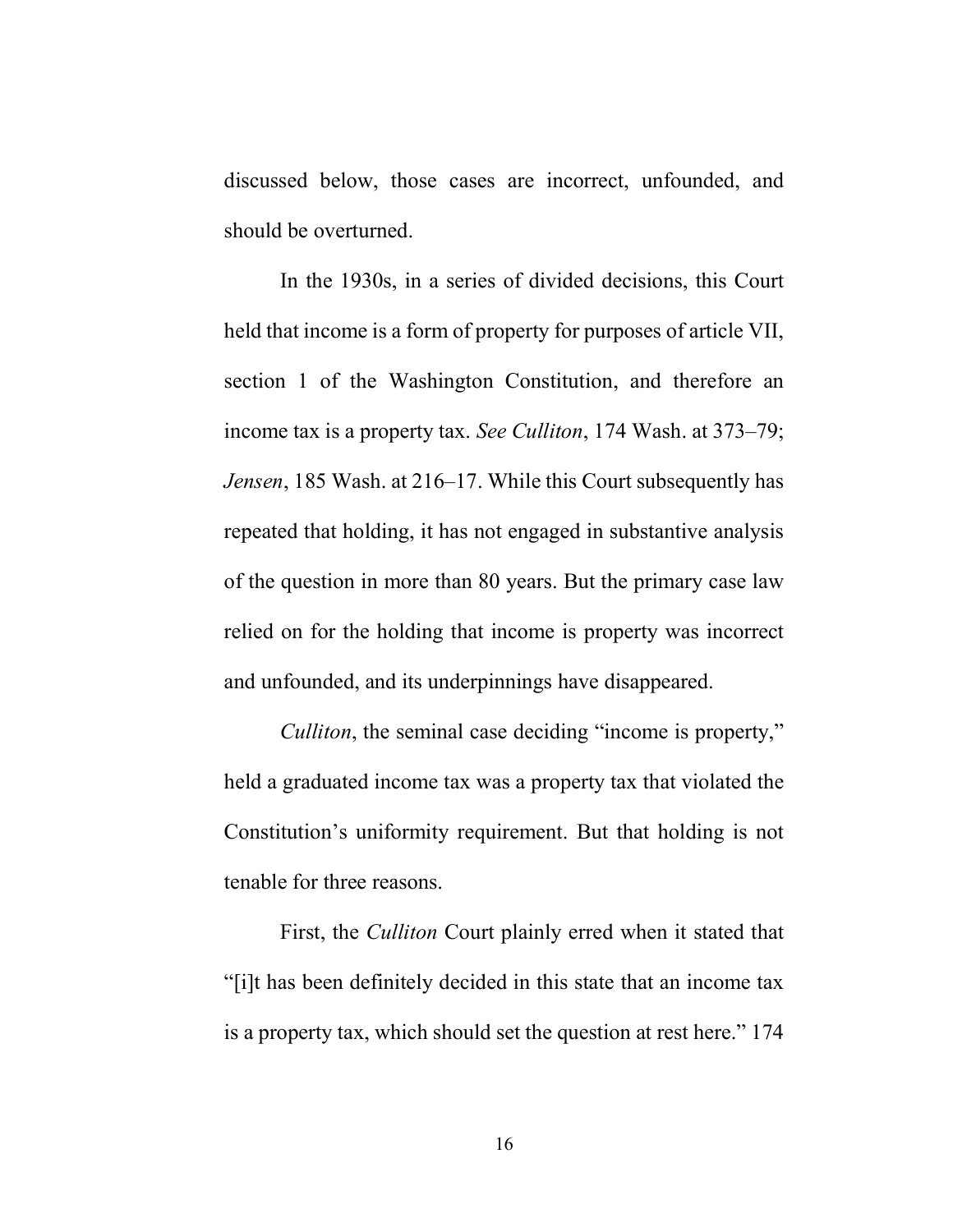Wash. at 376. The sole authority cited in support of this statement was Aberdeen Savings & Loan Association v. Chase ("Aberdeen"), 157 Wash. 351, 289 P. 536, 290 P. 697 (1930). But Aberdeen struck down a "tax measured by income upon banks and financial corporations" as a violation of the federal Equal Protection Clause, relying almost exclusively on the case of Quaker City Cab Co. v. Pennsylvania, 277 U.S. 389, 48 S. Ct. 553, 72 L. Ed. 927 (1928). Id. at 353, 361–64, 373–74. The Aberdeen Court expressly declined to decide whether the tax "violates the uniform taxation provisions of the Constitution of the state of Washington, or other provisions thereof." Id. at 374. Thus, contrary to *Culliton*, the *Aberdeen* Court did not rule that income is property for purposes of the Washington Constitution. And certainly it did not "definitely" decide the issue.

Further, in 1973, the U.S. Supreme Court expressly overruled Quaker City Cab, noting it was "a relic of a bygone era." Lehnhausen v. Lake Shore Auto Parts Co., 410 U.S. 356, 365, 93 S. Ct. 1001, 35 L. Ed. 2d 351 (1973). Accordingly, the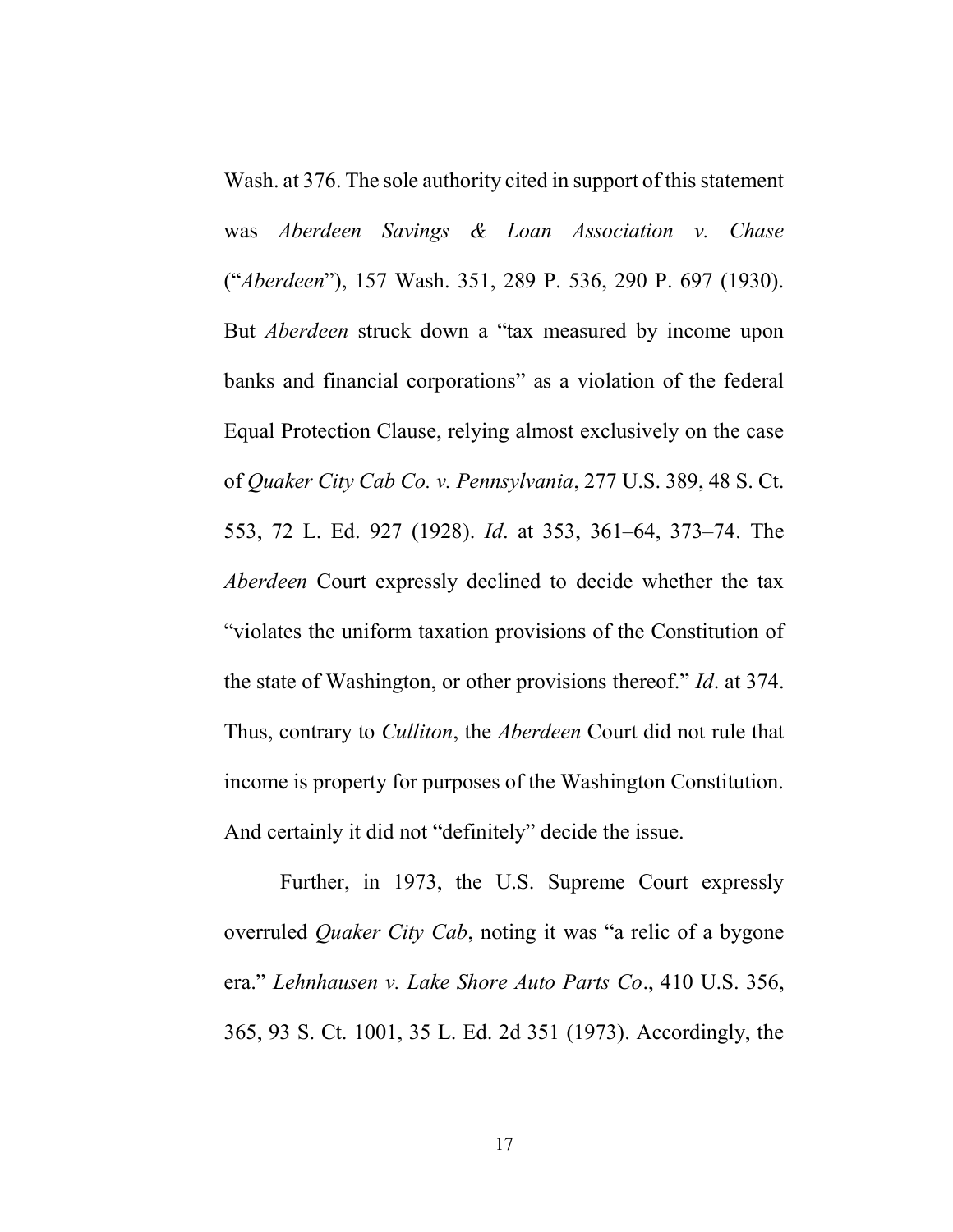legal underpinnings of *Aberdeen* and *Culliton* have changed and are no longer valid.

Second, *Culliton's* conclusory statement that "[t]he overwhelming weight of judicial authority is that 'income' is property and a tax upon income is a tax upon property," 174 Wash. at 374, was and is incorrect. By the 1930s the majority of courts held that an income tax is not a property tax. In his exhaustive treatise on state taxation, Professor Wade Newhouse concluded that "for all the bitter controversy of the 1920s and the 1930s," in the end only "two state courts [were left] seemingly standing by their strict uniformity interpretations with respect to income taxes: Washington and Pennsylvania. . . . A majority of those courts reviewed above have characterized the income tax as a 'nonproperty' tax." WADE J. NEWHOUSE, CONSTITUTIONAL UNIFORMITY AND EQUALITY IN STATE TAXATION 2021, 2029 (1984) (emphasis added); see also Thorpe v. Mahin, 250 N.E.2d 633, 635 (Ill. 1969) ("We have reviewed the many State cases dealing with this question and find the weight of authority to be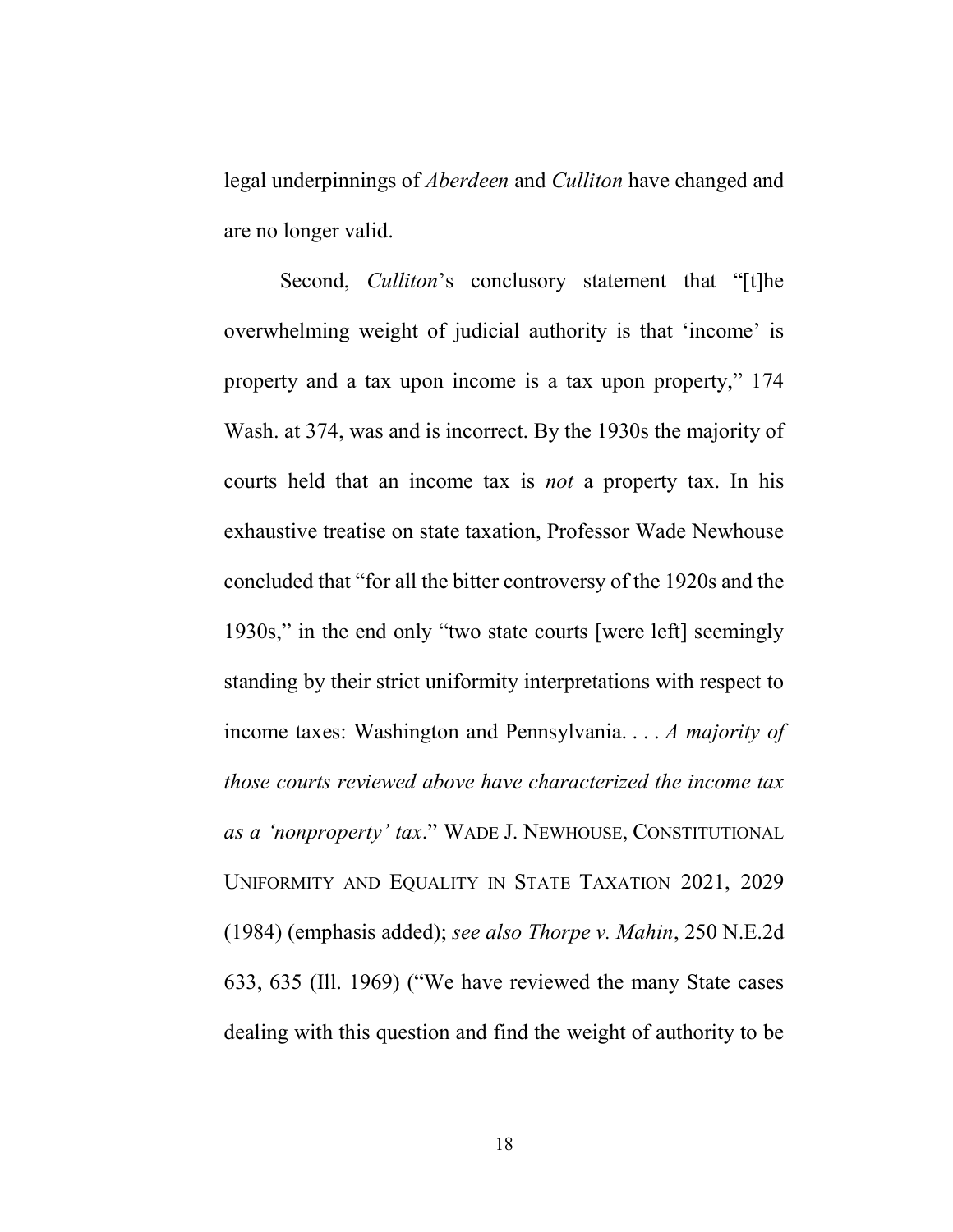that an income tax is not a property tax."). Washington's treatment of an income tax as a property tax was and remains an outlier that should be corrected.

Third, the *Culliton* Court relied on what it characterized as the "peculiarly forceful constitutional definition" of property in the Washington Constitution and reasoned that "[i]ncome is either property . . . or no one owns it." 174 Wash. at 374. This was erroneous. The Constitution's definition of property as "everything . . . subject to ownership" does not answer the relevant question, it simply raises it: Is income subject to ownership? The nature of income is not that of a static asset subject to ownership that can be kept or sold, such as land (tangible property) or stocks and bonds (intangible property). Rather, income is better characterized as money in motion, a nontransferrable expectancy that is earned either from time worked or the outcome of a business and is taxed accordingly.

The U.S. Supreme Court articulated this concept to distinguish between property and income in State of N.Y. ex rel.

19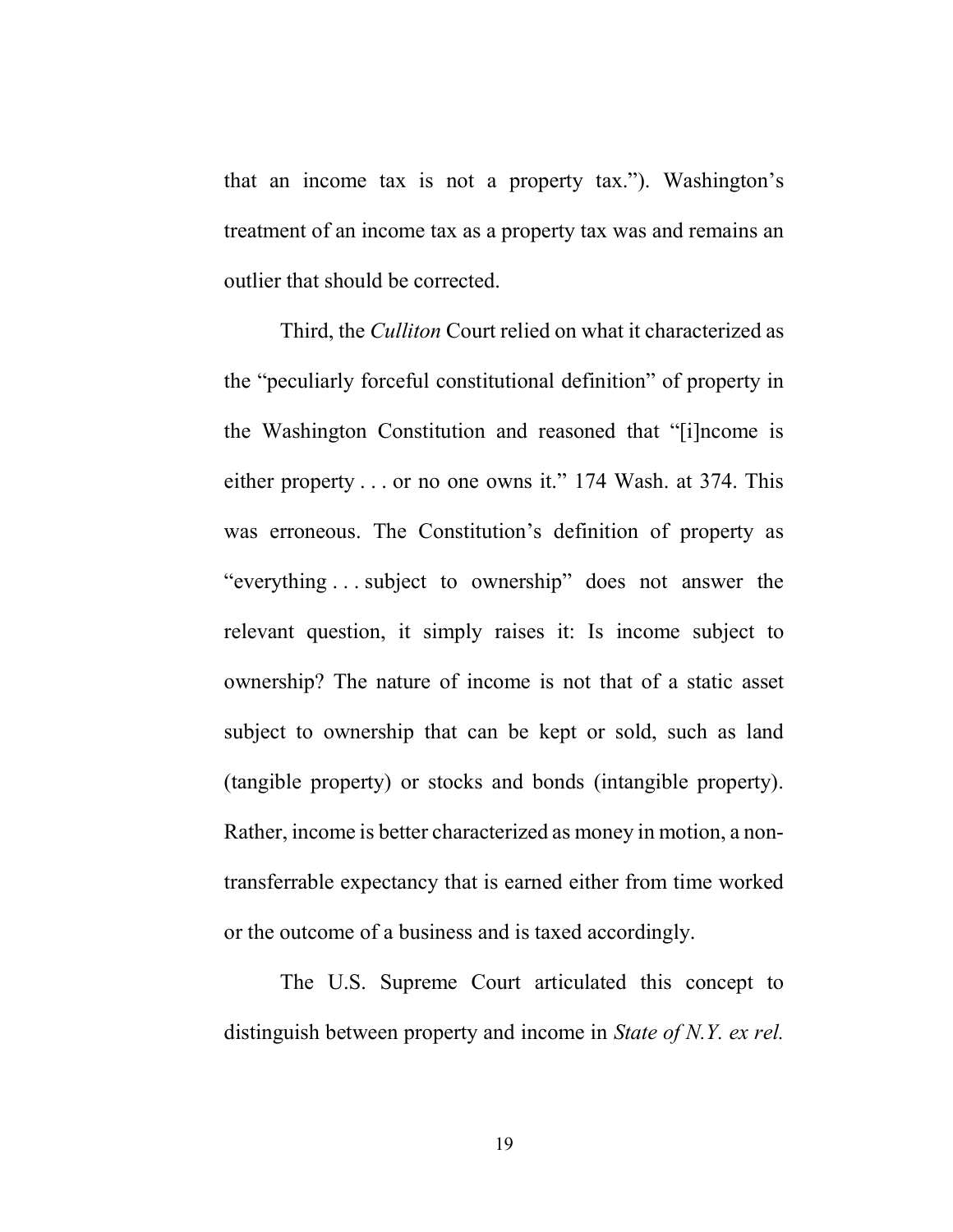Cohn v. Graves, 300 U.S. 308, 314, 57 S. Ct. 466, 81 L. Ed. 666 (1937): "[A taxpayer's] income may be taxed, although he owns no property, and his property may be taxed, although it produces no income. The two taxes are measured by different standards, the one by the amount of income received over a period of time, the other by the value of the property at a particular date. Income is taxed but once; the same property may be taxed recurrently."

Further, the 1930 constitutional amendment defining "property" in the Constitution was passed in response to the new trend of wealth being put into intangible property (not taxed), rather than real property (taxed), resulting in lower revenue and undue tax burdens on real property. See Culliton, 174 Wash. at 385–87 (Blake, J. dissenting). That concern does not support characterizing income as intangible property, as it is not an asset into which wealth can be transferred.

Culliton has had a ripple effect throughout Washington jurisprudence. The erroneous and harmful concept—that it is well-settled that "income is property"—has been repeated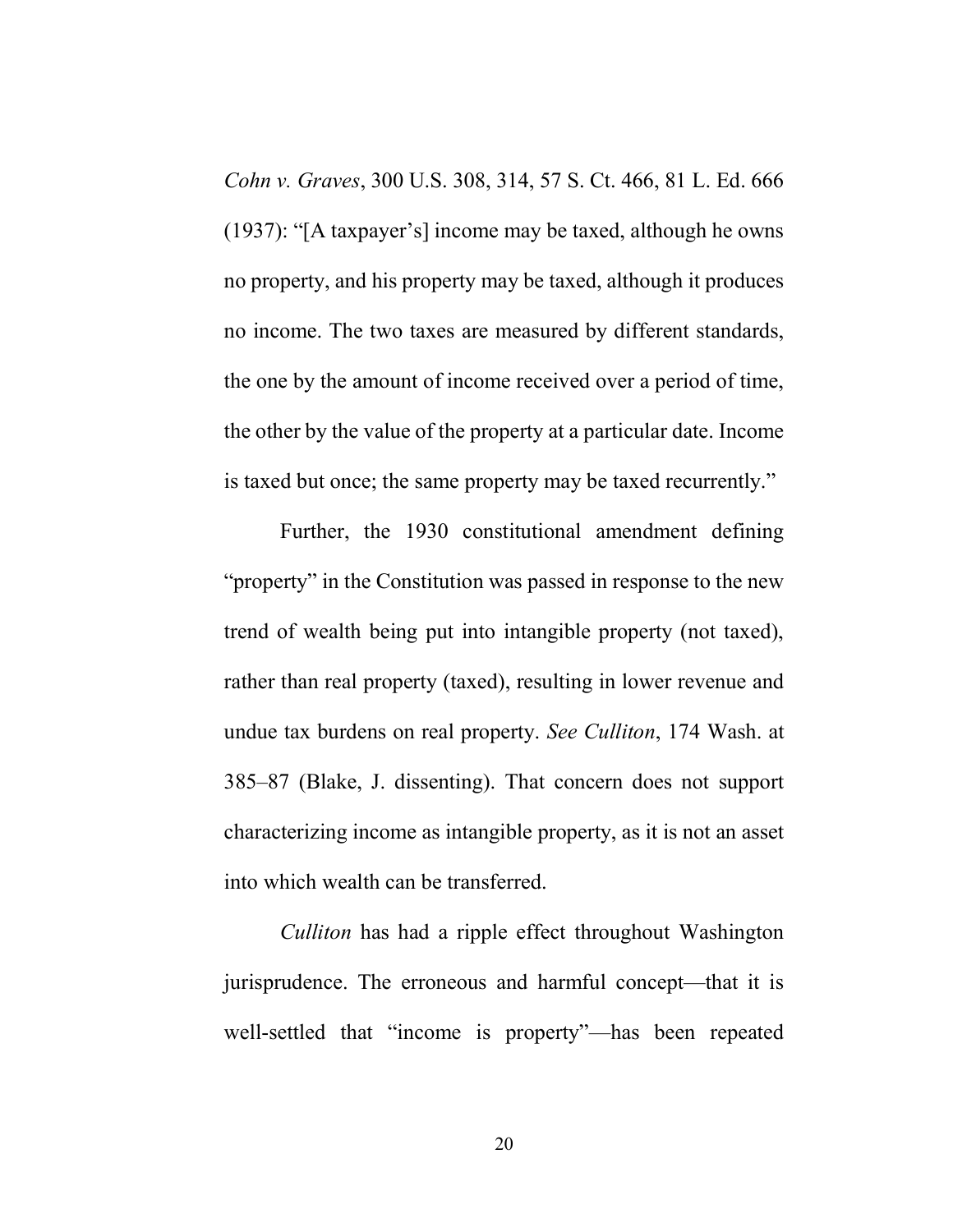throughout Washington's income tax case law without question. But as noted above, Culliton's statement of the law was incorrect and unfounded, and the bases on which Aberdeen (and thus Culliton) was decided have since disappeared. If this Court rules ESSB 5096 imposes an income tax, it should revisit Culliton and progeny.

In sum, this Court's definitive resolution of the issues here is of great importance as it will guide the people and government as they seek to address increasingly vexing issues on how best to pay for public services without exacerbating growing income inequality issues. Direct review is warranted.

### V. CONCLUSION

This case presents an opportunity for this Court to address the nature and constitutional validity of a tax on the sale or exchange of long term capital assets, the proceeds of which will fund important education investments in Washington. Doing so—and, in the event the Court holds the tax is an income rather than an excise tax, correcting wrongfully decided cases that have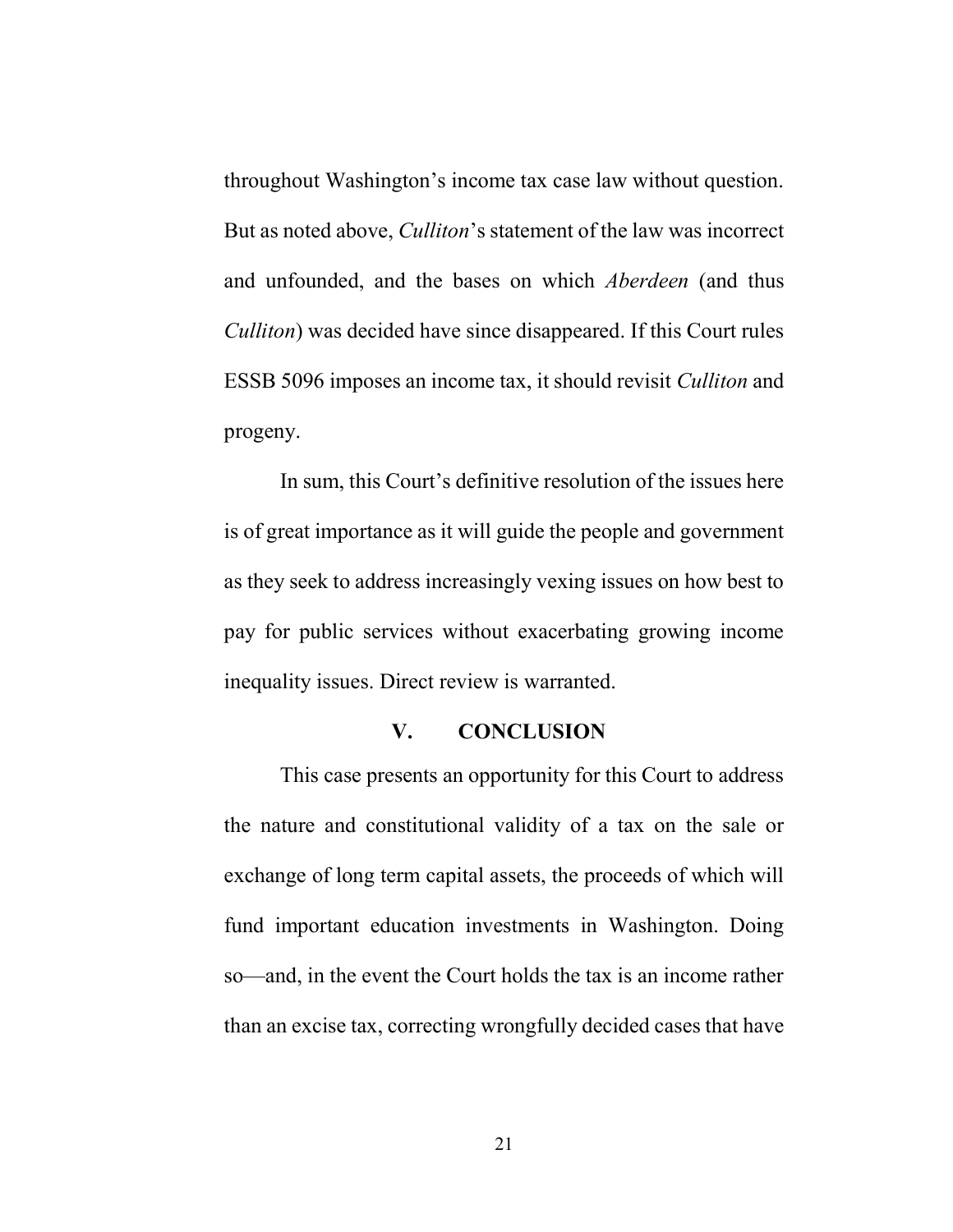influenced economic policy for decades—are issues of great public importance to all Washingtonians. This Court should accept direct review.

This document contains 3,502 words, excluding the parts of the document exempted from the word count by RAP 18.17.

RESPECTFULLY SUBMITTED this 11th day of April, 2022.

## PACIFICA LAW GROUP LLP

By: /s/ Paul J. Lawrence Paul J. Lawrence, WSBA #13557 Sarah S. Washburn, WSBA #44418

Attorneys for Intervenors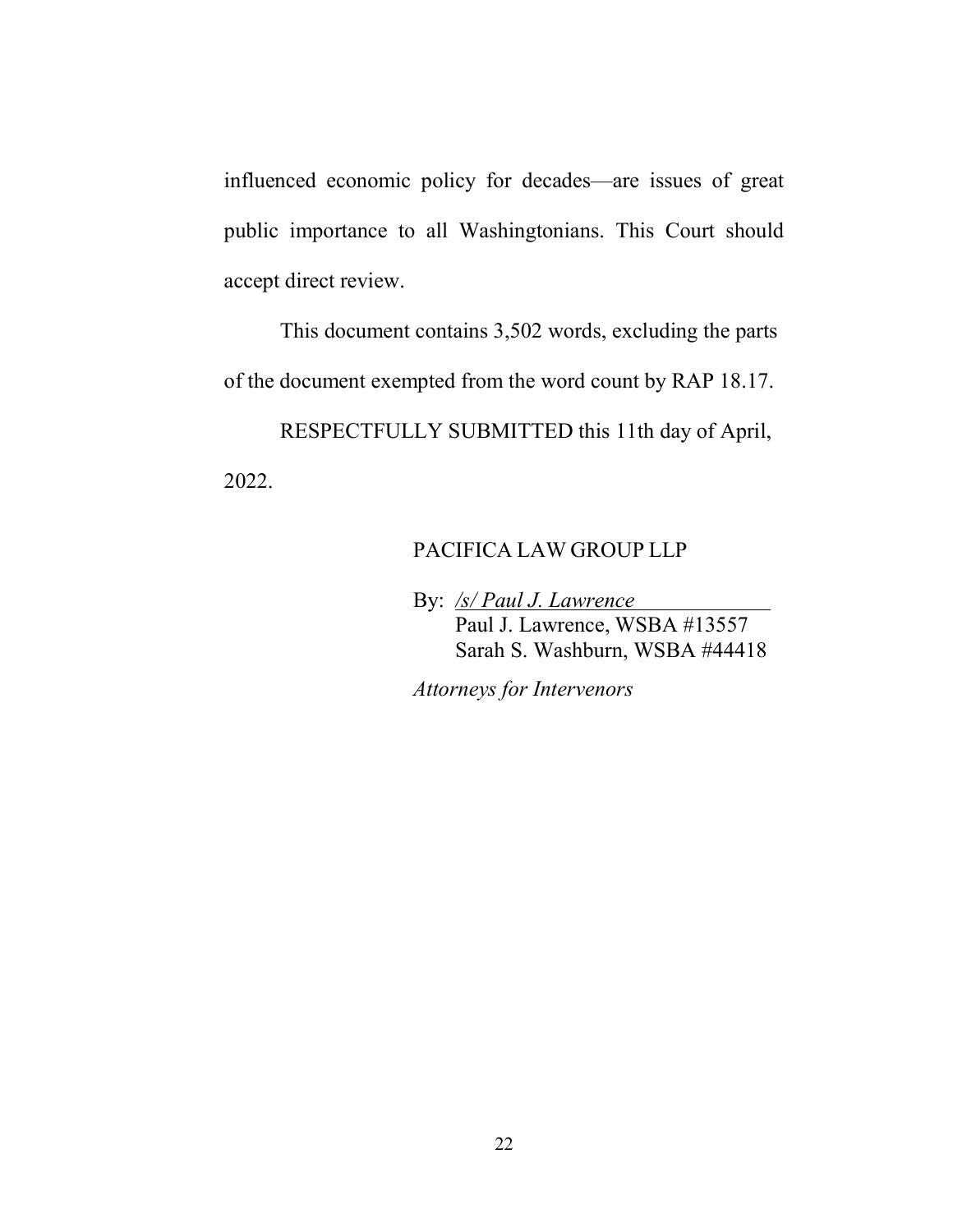## DECLARATION OF SERVICE

 I declare under penalty of perjury under the laws of the State of Washington that on this date I caused a true copy of the foregoing document to be served via the Washington State Appellate Portal's e-filing service and via electronic mail to the following parties by agreement:

> Scott Edwards Callie Castillo Lane Powell PC 1420 Fifth Avenue, Suite 4200 Seattle, WA 98101-2375 EdwardsS@lanepowell.com CastilloC@lanepowell.com CraigA@lanepowell.com Docketing@lanepowell.com

Robert McKenna Amanda McDowell Daniel Dunne Orrick Herrington & Sutcliffe 701 Fifth Avenue, Suite 5600 Seattle, WA 98104 rmckenna@orrick.com Amcdowell@orrick.com ddunne@orrick.com abrecher@orrick.com lpeterson@orrick.com CaseStream@orrick.com